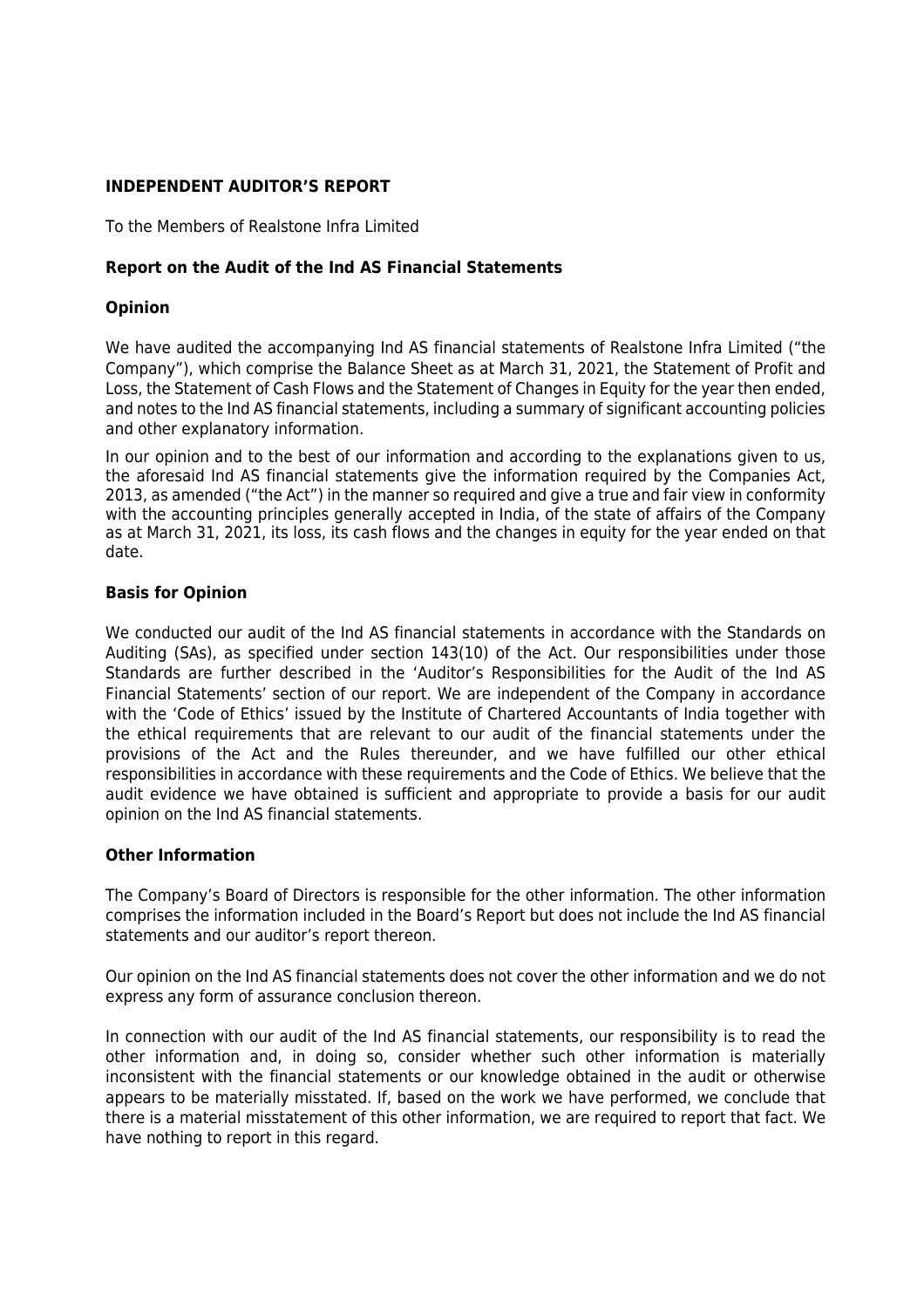## **Responsibility of Management for the Ind AS Financial Statements**

The Company's Board of Directors is responsible for the matters stated in section 134(5) of the Act with respect to the preparation of these Ind AS financial statements that give a true and fair view of the financial position, financial performance, cash flows and changes in equity of the Company in accordance with the accounting principles generally accepted in India, including the Indian Accounting Standards (Ind AS) specified under section 133 of the Act read with the Companies (Indian Accounting Standards) Rules, 2015, as amended. This responsibility also includes maintenance of adequate accounting records in accordance with the provisions of the Act for safeguarding of the assets of the Company and for preventing and detecting frauds and other irregularities; selection and application of appropriate accounting policies; making judgments and estimates that are reasonable and prudent; and the design, implementation and maintenance of adequate internal financial controls, that were operating effectively for ensuring the accuracy and completeness of the accounting records, relevant to the preparation and presentation of the Ind AS financial statements that give a true and fair view and are free from material misstatement, whether due to fraud or error.

In preparing the Ind AS financial statements, management is responsible for assessing the Company's ability to continue as a going concern, disclosing, as applicable, matters related to going concern and using the going concern basis of accounting unless management either intends to liquidate the Company or to cease operations, or has no realistic alternative but to do so.

The Board of Directors are also responsible for overseeing the Company's financial reporting process.

### Auditor's Responsibilities for the Audit of the Ind AS Financial Statements

Our objectives are to obtain reasonable assurance about whether the Ind AS financial statements as a whole are free from material misstatement, whether due to fraud or error, and to issue an auditor's report that includes our opinion. Reasonable assurance is a high level of assurance but is not a quarantee that an audit conducted in accordance with SAs will always detect a material misstatement when it exists. Misstatements can arise from fraud or error and are considered material if, individually or in the aggregate, they could reasonably be expected to influence the economic decisions of users taken on the basis of these Ind AS financial statements.

As part of an audit in accordance with SAs, we exercise professional judgment and maintain professional skepticism throughout the audit. We also:

- Identify and assess the risks of material misstatement of the Ind AS financial statements, whether due to fraud or error, design and perform audit procedures responsive to those risks. and obtain audit evidence that is sufficient and appropriate to provide a basis for our opinion. The risk of not detecting a material misstatement resulting from fraud is higher than for one resulting from error, as fraud may involve collusion, forgery, intentional omissions, misrepresentations, or the override of internal control.
- Obtain an understanding of internal control relevant to the audit in order to design audit procedures that are appropriate in the circumstances. Under section 143(3)(i) of the Act, we are also responsible for expressing our opinion on whether the Company has adequate internal financial controls with reference to financial statements in place and the operating effectiveness of such controls.
- Evaluate the appropriateness of accounting policies used and the reasonableness of accounting estimates and related disclosures made by management.
- Conclude on the appropriateness of management's use of the going concern basis of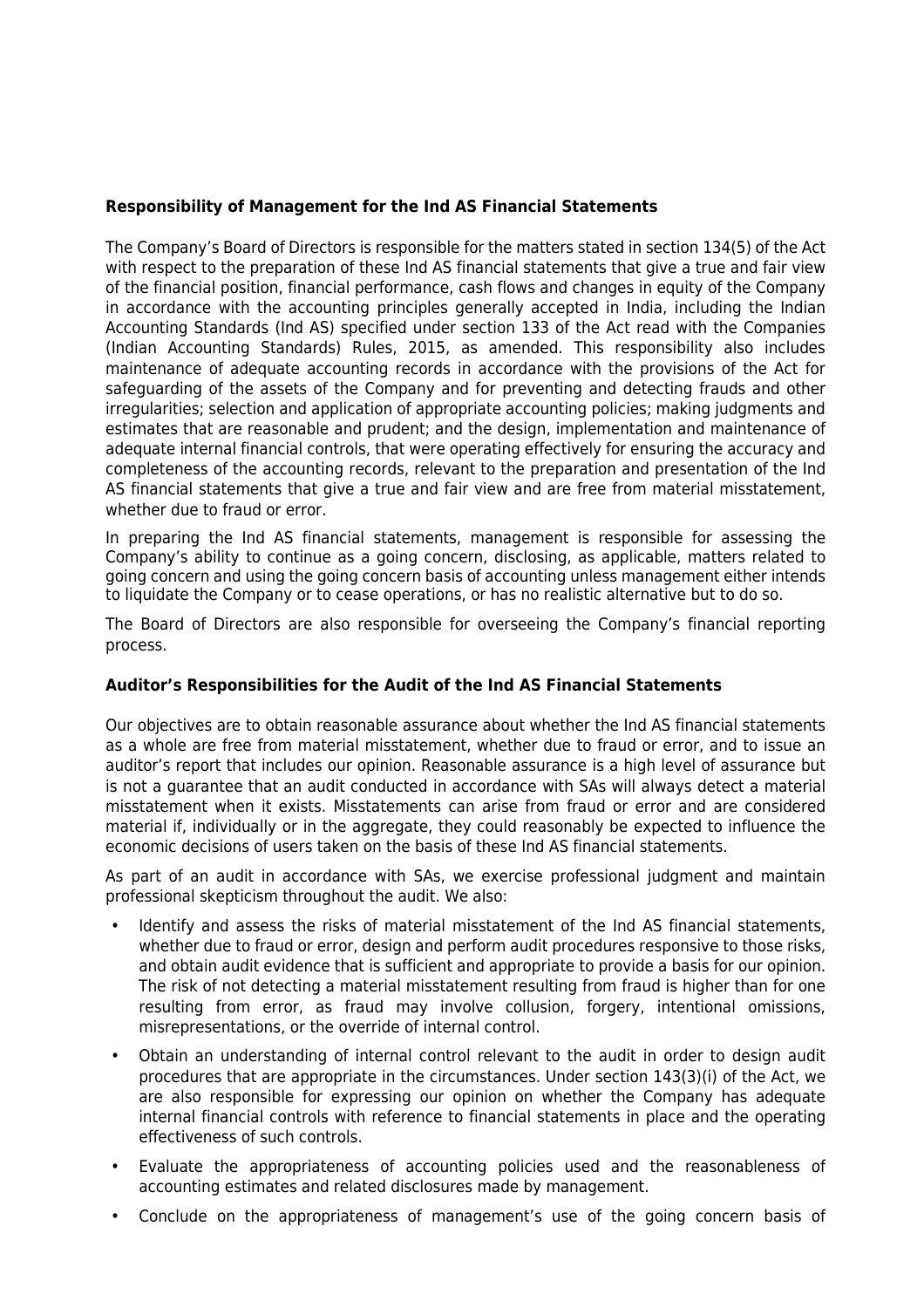accounting and, based on the audit evidence obtained, whether a material uncertainty exists related to events or conditions that may cast significant doubt on the Company's ability to continue as a going concern. If we conclude that a material uncertainty exists, we are reguired to draw attention in our auditor's report to the related disclosures in the financial statements or, if such disclosures are inadequate, to modify our opinion. Our conclusions are based on the audit evidence obtained up to the date of our auditor's report. However, future events or conditions may cause the Company to cease to continue as a going concern.

Evaluate the overall presentation, structure and content of the Ind AS financial statements, including the disclosures, and whether the Ind AS financial statements represent the underlying transactions and events in a manner that achieves fair presentation.

We communicate with those charged with governance regarding, among other matters, the planned scope and timing of the audit and significant audit findings, including any significant deficiencies in internal control that we identify during our audit.

We also provide those charged with governance with a statement that we have complied with relevant ethical requirements regarding independence, and to communicate with them all relationships and other matters that may reasonably be thought to bear on our independence, and where applicable, related safeguards.

### **Report on Other Legal and Regulatory Requirements**

- 1. As required by the Companies (Auditor's Report) Order, 2016 ("the Order"), issued by the Central Government of India in terms of sub-section (11) of section 143 of the Act, we give in the "Annexure 1" a statement on the matters specified in paragraphs 3 and 4 of the Order.
- 2. As required by Section 143(3) of the Act, we report that:
	- (a) We have sought and obtained all the information and explanations which to the best of our knowledge and belief were necessary for the purposes of our audit:
	- (b) In our opinion, proper books of account as reguired by law have been kept by the Company so far as it appears from our examination of those books;
	- (c) The Balance Sheet, the Statement of Profit and Loss, the Statement of Cash Flows and Statement of Changes in Equity dealt with by this Report are in agreement with the books of account;
	- (d) In our opinion, the aforesaid Ind AS financial statements comply with the Accounting Standards specified under Section 133 of the Act, read with Companies (Indian Accounting Standards) Rules, 2015, as amended;
	- (e) On the basis of the written representations received from the directors as on March 31. 2021 taken on record by the Board of Directors, none of the directors is disgualified as on March 31, 2021 from being appointed as a director in terms of Section 164 (2) of the Act;
	- (f) With respect to the adequacy of the internal financial controls over financial reporting of the Company with reference to these Ind AS financial statements and the operating effectiveness of such controls, refer to our separate Report in "Annexure 2" to this report;
	- (g) In our opinion, provisions of section 197 read with Schedule V of the Act are applicable to the Company for the year ended March 31, 2021. However, no managerial remuneration has been paid/provided by the Company to its directors during the year;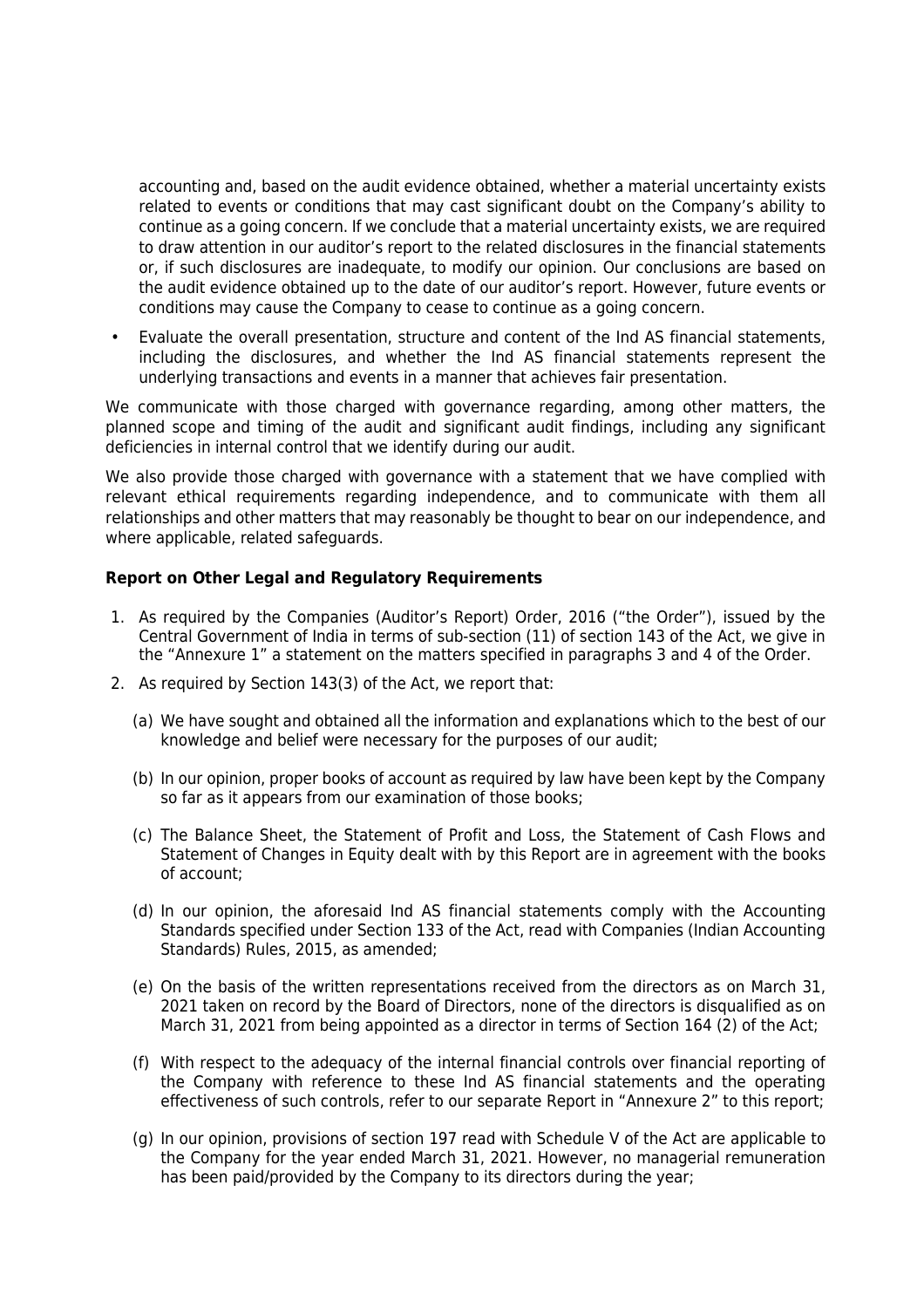- (h) With respect to the other matters to be included in the Auditor's Report in accordance with Rule 11 of the Companies (Audit and Auditors) Rules, 2014, as amended in our opinion and to the best of our information and according to the explanations given to us:
	- i. The Company does not have any pending litigations which would impact its financial position;
	- ii. The Company did not have any long-term contracts including derivative contracts for which there were any material foreseeable losses;
	- iii. There were no amounts which were required to be transferred to the Investor Education and Protection Fund by the Company.

### For S R B C & CO LLP

Chartered Accountants ICAI Firm Registration Number: 324982E/E300003

per Nishant Mankodi Partner Membership Number: 107515 UDIN: 21107515AAAAAW7763 Place of Signature: Mumbai Date: May 25, 2021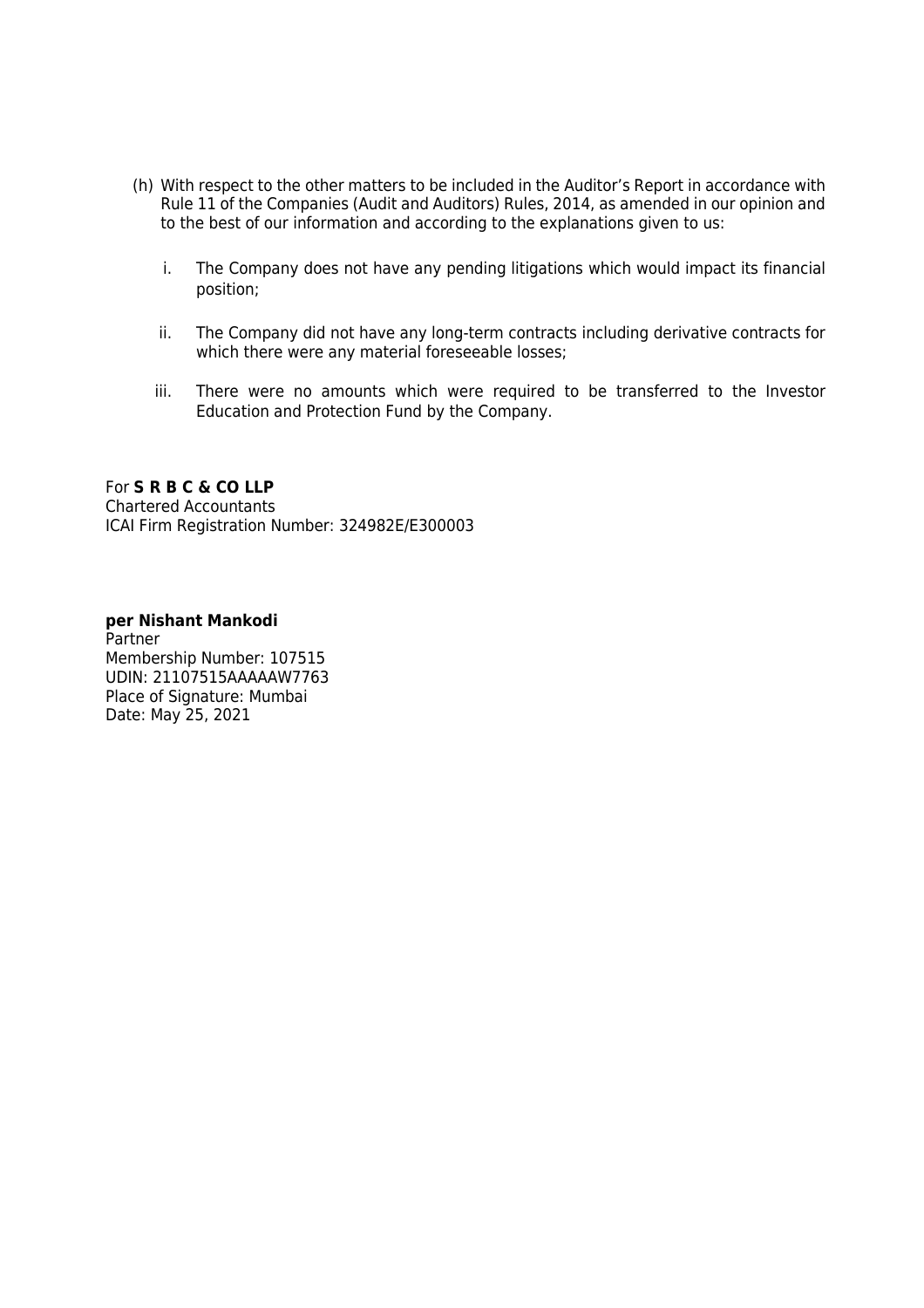### Annexure 1 referred to in paragraph 1 of our report of even date under the heading "Report on Other Legal and Regulatory Requirements"

### Re: Realstone Infra Limited ("the Company")

- $(i)$ The Company does not have any fixed assets. Accordingly, the provisions of clause 3(i) (a), (b), and (c) of the Order are not applicable to the Company and hence not commented upon.
- $(ii)$ The Company does not have any inventories during the year. Accordingly, the provisions of clause 3(ii) of the Order are not applicable to the Company and hence not commented upon.
- $(iii)$ According to the information and explanations given to us, the Company has not granted any loans, secured or unsecured to companies, firms, Limited Liability Partnerships or other parties covered in the register maintained under section 189 of the Companies Act, 2013. Accordingly, the provisions of clause 3(iii)(a), (b) and (c) of the Order are not applicable to the Company and hence not commented upon.
- $(iv)$ In our opinion and according to the information and explanations given to us, there are no loans, investments, quarantees, and securities given in respect of which provisions of section 185 and 186 of the Companies Act 2013 are applicable. Accordingly, the provisions of clause 3(iv) of the Order is not applicable and hence not commented upon.
- $(v)$ The Company has not accepted any deposits within the meaning of Sections 73 to 76 of the Act and the Companies (Acceptance of Deposits) Rules, 2014 (as amended). Accordingly, the provisions of clause  $3(v)$  of the Order are not applicable to the Company and hence not commented upon.
- $(vi)$ To the best of our knowledge and as explained, the Central Government has not specified the maintenance of cost records under section 148(1) of the Companies Act, 2013 for the products of the Company. Accordingly, the provisions of clause 3(vi) of the Order are not applicable to the Company and hence not commented upon.
- (a) The Company is regular in depositing with appropriate authorities undisputed  $(vii)$ statutory dues including income-tax and other statutory dues applicable to it. The provisions relating to provident fund, employees' state insurance, goods and services tax, cess and custom duty are not applicable to the Company.

**ITHIS SPACE IS INTENTIONALLY LEFT BLANK1**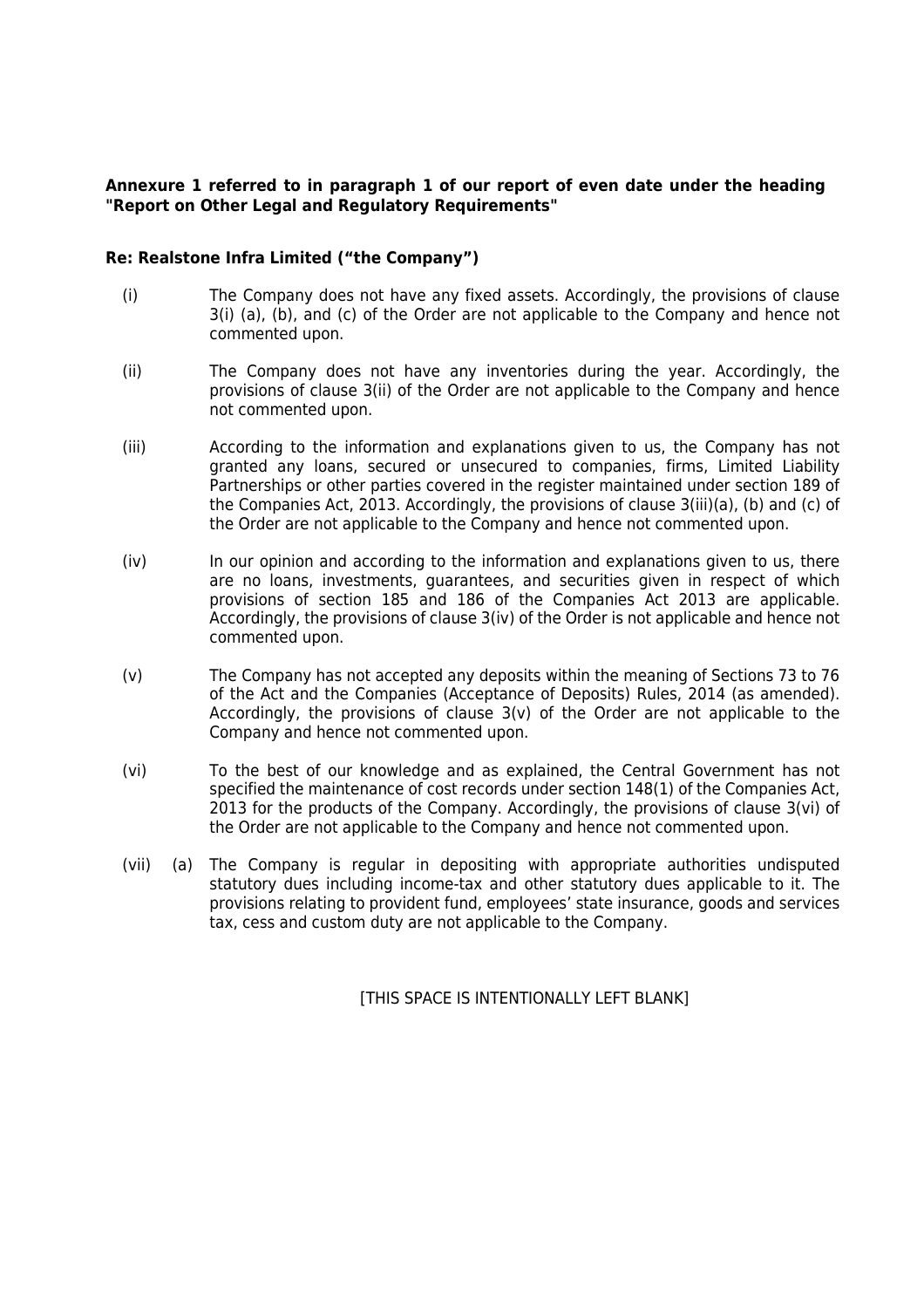(b) According to the information and explanations given to us, undisputed dues in respect of provident fund, emplovees' state insurance, income-tax, service tax, sales-tax, custom duty, excise duty, value added tax, goods and services tax, cess and other statutory dues, wherever applicable, which were outstanding, at the year end, for a period of more than six months from the date they became payable, are as follows:

| <b>Name of the Statute</b>                                                                | <b>Nature</b><br>of the<br><b>Dues</b> | <b>Amount</b><br>(Rs.) | <b>Period</b><br>to<br>which<br>the<br>amount<br>relates | <b>Due</b><br><b>Date</b> | <b>Date</b><br>of<br><b>Payment</b> |
|-------------------------------------------------------------------------------------------|----------------------------------------|------------------------|----------------------------------------------------------|---------------------------|-------------------------------------|
| Maharashtra State Tax<br>on Professions, Trades,<br>Callings and<br>Employments Act, 1975 | Profession<br>Tax                      | 2,500                  | FY 2019-<br>20                                           | March<br>31,<br>2020      | Unpaid                              |

Statement of Arrears of Statutory Dues Outstanding for More than Six Months

- (c) According to the information and explanations given to us, there are no dues of income tax, sales-tax, goods and services tax, service tax, custom duty, excise duty, value added tax and cess, wherever applicable, which have not been deposited on account of any dispute.
- $(viii)$ The Company did not have any outstanding loans or borrowing dues in respect of a financial institution or bank or to government or dues to debenture holders during the year.
- $(ix)$ According to the information and explanations given by management, the Company has not raised any money way of initial public offer / further public offer / debt instruments and term loans hence, reporting under clause (ix) is not applicable to the Company and hence not commented upon.
- Based upon the audit procedures performed for the purpose of reporting the true and  $(x)$ fair view of the financial statements and according to the information and explanations given by management, we report that no fraud by the Company or no fraud on the Company by the officers and employees of the Company has been noticed or reported during the year.
- $(x<sub>i</sub>)$ In our opinion, provisions of section 197 read with Schedule V of the Act are applicable to the Company for the year ended March 31, 2021. However, no managerial remuneration has been paid/provided by the Company to its directors during the year.
- $(xii)$ In our opinion, the Company is not a nidhi company. Therefore, the provisions of clause 3(xii) of the Order are not applicable to the Company and hence not commented upon.
- According to the information and explanations given by management, transactions  $(xiii)$ with the related parties are in compliance with section 188 of Companies Act, 2013 where applicable and the details have been disclosed in the notes to the financial statements, as required by the applicable accounting standards. The provisions of section 177 are not applicable to the Company and accordingly reporting under clause 3(xiii) insofar as it relates to section 177 of the Act is not applicable to the Company and hence not commented upon.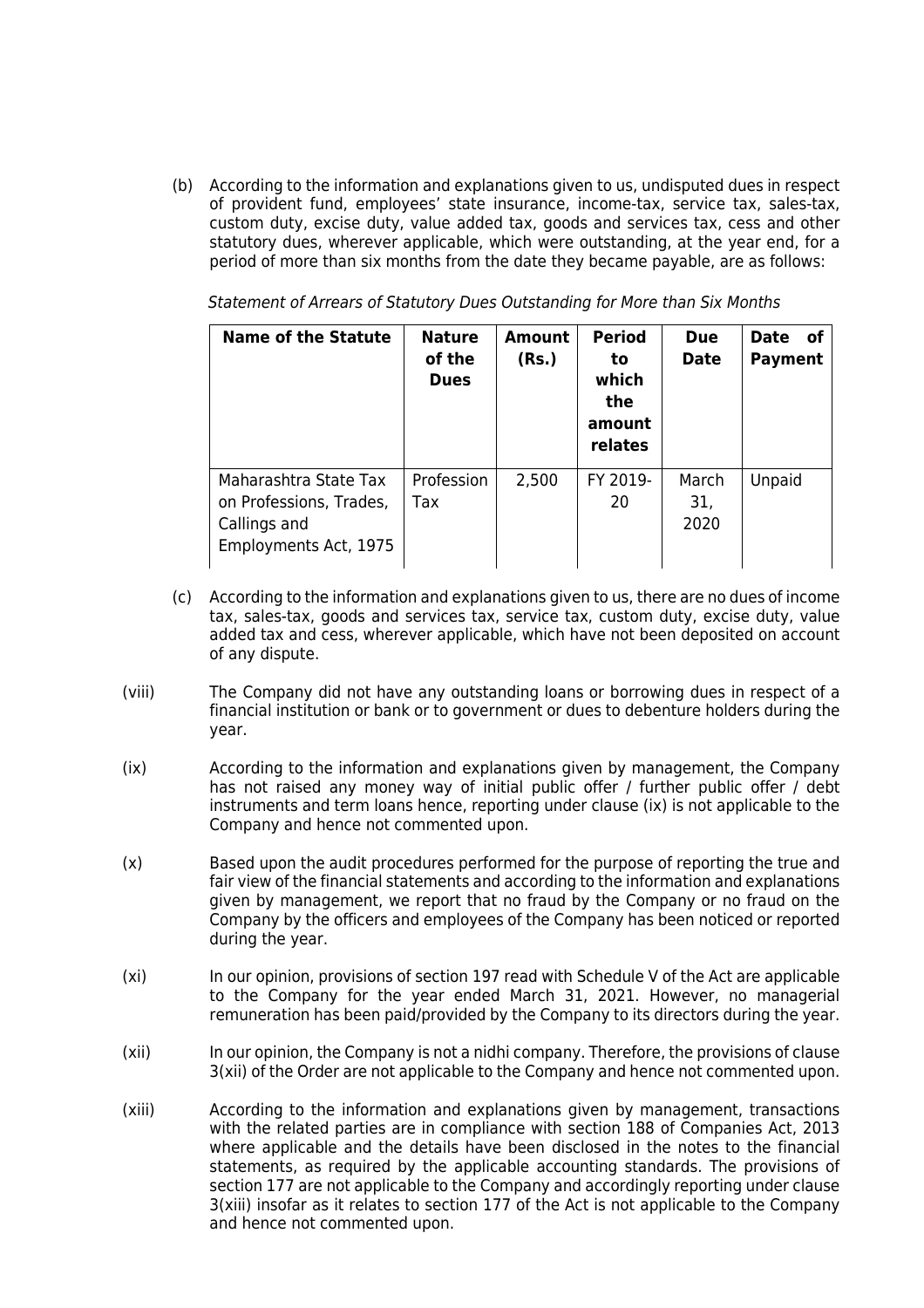- $(xiv)$ According to the information and explanations given to us and on an overall examination of the balance sheet, the Company has not made any preferential allotment or private placement of shares or fully or partly convertible debentures during the year and hence, reporting requirements under clause 3(xiv) of the Order is not applicable to the Company and hence not commented upon.
- According to the information and explanations given by the management, the  $(xv)$ Company has not entered into any non-cash transactions with directors or persons connected with him as referred to in section 192 of Companies Act, 2013.
- $(xvi)$ According to the information and explanations given to us, the provisions of section 45-IA of the Reserve Bank of India Act, 1934 are not applicable to the Company and hence not commented upon.

For S R B C & CO LLP **Chartered Accountants** ICAI Firm Registration Number: 324982E/E300003

per Nishant Mankodi Partner

Membership Number: 107515 UDIN: 21107515AAAAAW7763 Place of Signature: Mumbai Date: May 25, 2021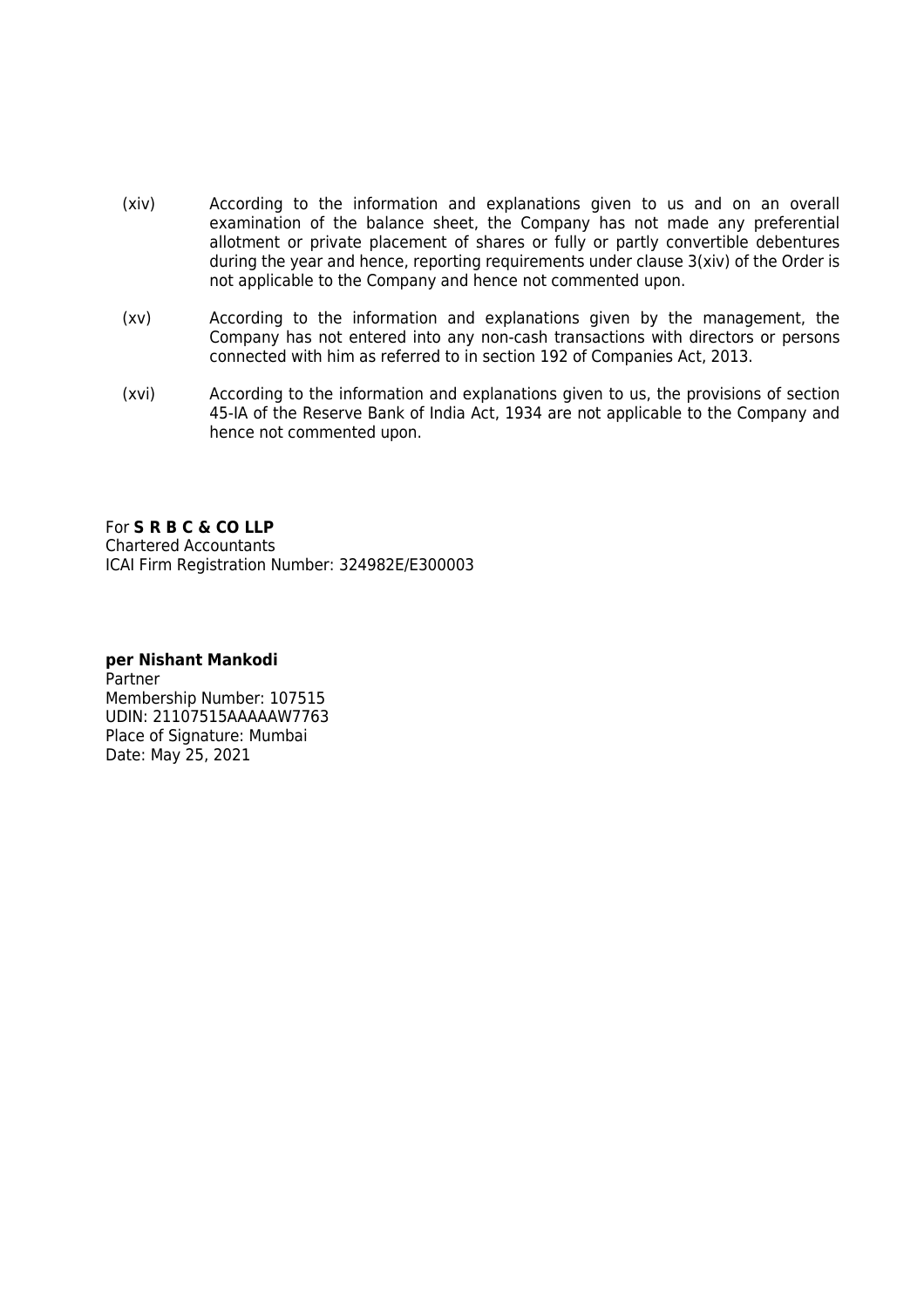### Annexure 2 to the Independent Auditor's Report of even date on the Ind AS financial statements of Realstone Infra Limited

### Report on the Internal Financial Controls under Clause (i) of Sub-section 3 of Section 143 of the Companies Act, 2013 ("the Act")

We have audited the internal financial controls over financial reporting of Realstone Infra Limited ("the Company") as of March 31, 2021 in conjunction with our audit of the Ind AS financial statements of the Company for the year ended on that date.

### **Management's Responsibility for Internal Financial Controls**

The Company's Management is responsible for establishing and maintaining internal financial controls based on the internal control over financial reporting criteria established by the Company considering the essential components of internal control stated in the Guidance Note on Audit of Internal Financial Controls Over Financial Reporting issued by the Institute of Chartered Accountants of India. These responsibilities include the design, implementation and maintenance of adequate internal financial controls that were operating effectively for ensuring the orderly and efficient conduct of its business, including adherence to the Company's policies, the safeguarding of its assets, the prevention and detection of frauds and errors, the accuracy and completeness of the accounting records, and the timely preparation of reliable financial information, as required under the Companies Act. 2013.

### **Auditor's Responsibility**

Our responsibility is to express an opinion on the Company's internal financial controls over financial reporting with reference to these Ind AS financial statements based on our audit. We conducted our audit in accordance with the Guidance Note on Audit of Internal Financial Controls Over Financial Reporting (the "Guidance Note") and the Standards on Auditing as specified under section 143(10) of the Companies Act, 2013, to the extent applicable to an audit of internal financial controls and, both issued by the Institute of Chartered Accountants of India. Those Standards and the Guidance Note require that we comply with ethical requirements and plan and perform the audit to obtain reasonable assurance about whether adequate internal financial controls over financial reporting with reference to these Ind AS financial statements was established and maintained and if such controls operated effectively in all material respects.

Our audit involves performing procedures to obtain audit evidence about the adequacy of the internal financial controls over financial reporting with reference to these Ind AS financial statements and their operating effectiveness. Our audit of internal financial controls over financial reporting included obtaining an understanding of internal financial controls over financial reporting with reference to these Ind AS financial statements, assessing the risk that a material weakness exists, and testing and evaluating the design and operating effectiveness of internal control based on the assessed risk. The procedures selected depend on the auditor's judgement, including the assessment of the risks of material misstatement of the financial statements, whether due to fraud or error.

We believe that the audit evidence we have obtained is sufficient and appropriate to provide a basis for our audit opinion on the internal financial controls over financial reporting with reference to these Ind AS financial statements.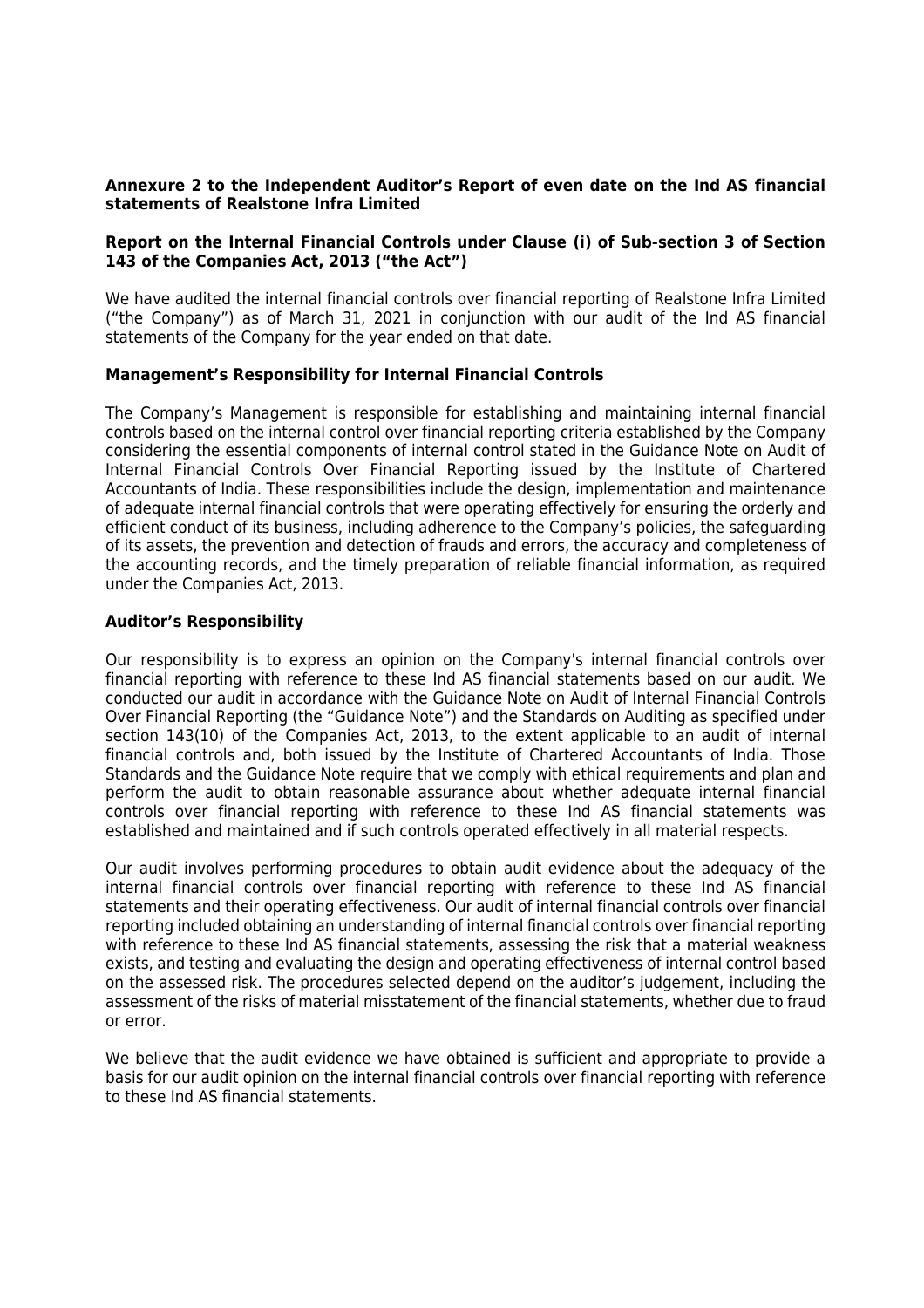### Meaning of Internal Financial Controls Over Financial Reporting with Reference to these **Ind AS Financial Statements**

A company's internal financial control over financial reporting with reference to these Ind AS financial statements is a process designed to provide reasonable assurance regarding the reliability of financial reporting and the preparation of financial statements for external purposes in accordance with generally accepted accounting principles. A company's internal financial control over financial reporting with reference to these Ind AS financial statements includes those policies and procedures that (1) pertain to the maintenance of records that, in reasonable detail, accurately and fairly reflect the transactions and dispositions of the assets of the company; (2) provide reasonable assurance that transactions are recorded as necessary to permit preparation of financial statements in accordance with generally accepted accounting principles, and that receipts and expenditures of the company are being made only in accordance with authorisations of management and directors of the company; and (3) provide reasonable assurance regarding prevention or timely detection of unauthorised acquisition, use, or disposition of the company's assets that could have a material effect on the financial statements.

### Inherent Limitations of Internal Financial Controls Over Financial Reporting with Reference to these Ind AS Financial Statements

Because of the inherent limitations of internal financial controls over financial reporting with reference to these Ind AS financial statements, including the possibility of collusion or improper management override of controls, material misstatements due to error or fraud may occur and not be detected. Also, projections of any evaluation of the internal financial controls over financial reporting with reference to these Ind AS financial statements to future periods are subject to the risk that the internal financial control over financial reporting with reference to these Ind AS financial statements may become inadequate because of changes in conditions, or that the degree of compliance with the policies or procedures may deteriorate.

### **Opinion**

In our opinion, the Company has, in all material respects, adequate internal financial controls over financial reporting with reference to these Ind AS financial statements and such internal financial controls over financial reporting with reference to these Ind AS financial statements were operating effectively as at March 31, 2021, based on the internal control over financial reporting criteria established by the Company considering the essential components of internal control stated in the Guidance Note on Audit of Internal Financial Controls Over Financial Reporting issued by the Institute of Chartered Accountants of India.

## For S R B C & CO LLP

**Chartered Accountants** ICAI Firm Registration Number: 324982E/E300003

per Nishant Mankodi Partner Membership Number: 107515 UDIN: 21107515AAAAAW7763 Place of Signature: Mumbai Date: May 25, 2021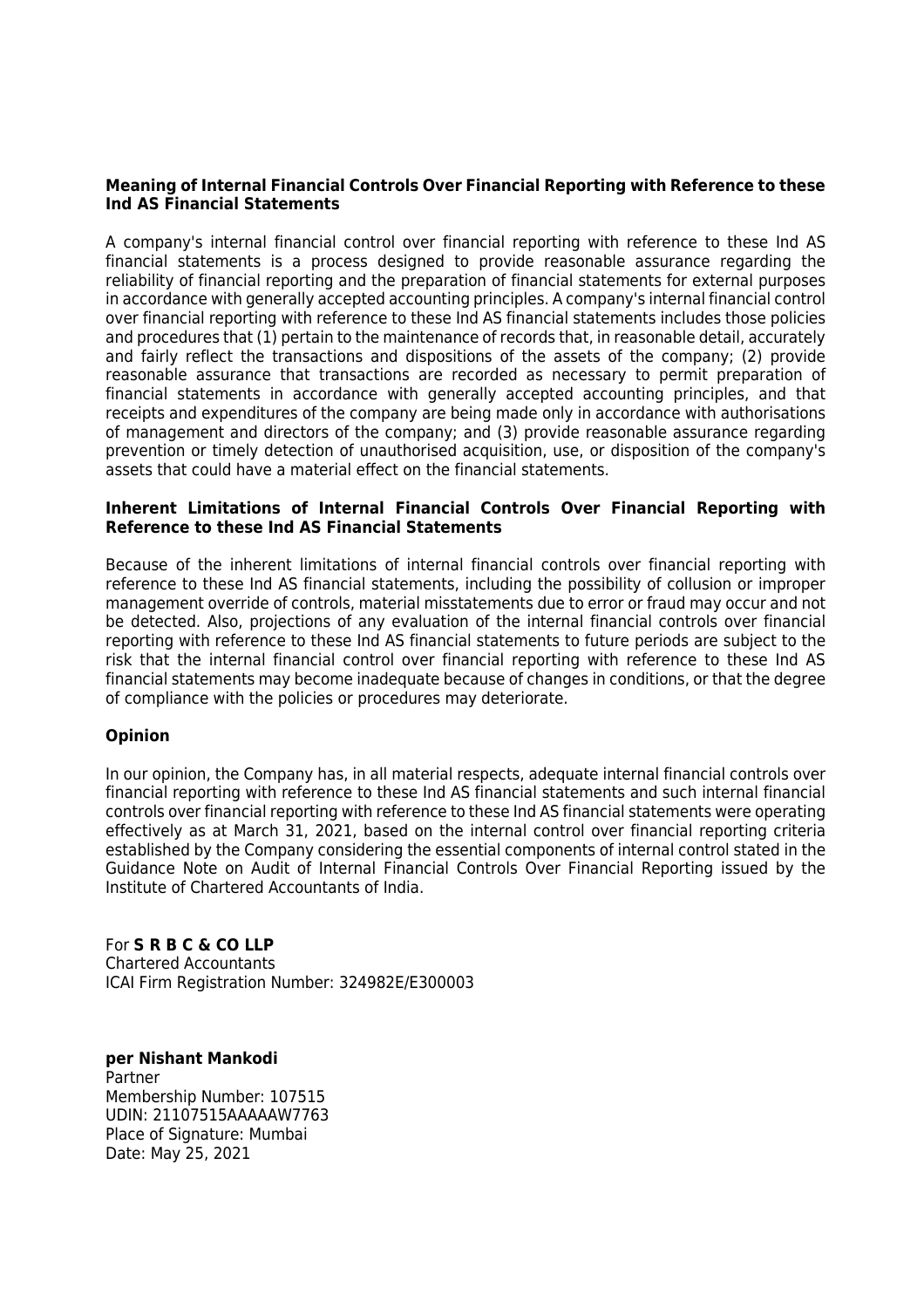#### **REALSTONE INFRA LIMITED BALANCE SHEET AS AT MARCH 31, 2021**

| <b>DALANGE ONEER AS AT MARGH</b>                                   |                |                         | Amount ₹                |
|--------------------------------------------------------------------|----------------|-------------------------|-------------------------|
| Particulars                                                        | <b>Notes</b>   | As at<br>March 31, 2021 | As at<br>March 31, 2020 |
| <b>ASSETS</b>                                                      |                |                         |                         |
| <b>Non-current assets</b>                                          |                |                         |                         |
| (a) Capital work-in-progress                                       | 20             | 3,575,184,068           |                         |
| (b) Other non-current assets                                       | 3              | 250,000                 |                         |
| <b>Total non-current assets</b>                                    |                | 3,575,434,068           |                         |
| <b>Current assets</b>                                              |                |                         |                         |
| (a) Financial assets                                               |                |                         |                         |
| (i) Cash and cash equivalents                                      | 4              | 2,003,115               | 2,500,000               |
| <b>Total current assets</b>                                        |                | 2,003,115               | 2,500,000               |
| <b>TOTAL ASSETS</b>                                                |                | 3,577,437,183           | 2,500,000               |
| <b>EQUITY AND LIABILITIES</b>                                      |                |                         |                         |
| <b>EQUITY</b>                                                      |                |                         |                         |
| (a) Equity share capital                                           | 5              | 2,500,000               | 2,500,000               |
| (b) Other equity                                                   | 6              | (39, 535, 885)          | (308, 630)              |
| <b>Total equity</b>                                                |                | (37,035,885)            | 2,191,370               |
| <b>LIABILITIES</b>                                                 |                |                         |                         |
| <b>Non-current liabilities</b>                                     |                |                         |                         |
| (a) Financial liabilities                                          |                |                         |                         |
| (i) Borrowings                                                     | $\overline{7}$ | 1,111,369,809           |                         |
| <b>Total non-current liabilities</b>                               |                | 1,111,369,809           |                         |
| <b>Current liabilities</b>                                         |                |                         |                         |
| (a) Financial liabilities                                          |                |                         |                         |
| (i) Trade payables                                                 |                |                         |                         |
| (a) total outstanding dues of micro and small enterprises          | 14             |                         |                         |
| (b) total outstanding dues of creditors other than micro and small |                |                         |                         |
| enterprises                                                        |                | 157,048                 | 29,500                  |
| (ii) Other financial liabilities                                   | 8              | 2,500,000,708           | 279,130                 |
| (b) Other current liabilities                                      | 9              | 2,945,503               |                         |
| <b>Total current liabilities</b>                                   |                | 2,503,103,259           | 308,630                 |
| <b>TOTAL LIABILITIES</b>                                           |                | 3,614,473,068           | 308,630                 |
|                                                                    |                |                         |                         |
| <b>TOTAL EQUITY AND LIABILITIES</b>                                |                | 3,577,437,183           | 2,500,000               |

The accompanying notes are an integral part of the financial statements

As per our report of even date

Chartered Accountants **Realstone Infra Limited** ICAI Firm Registration No. : 324982E/E300003

**per Nishant Mankodi Sanjay Jerry** Partner Director Communication and the communication of the communication of the Director Membership no.: 107515<br>Mumbai, May 25, 2021

**For S R B C & CO LLP For and on behalf of the Board of Directors of** 

Mumbai, May 25, 2021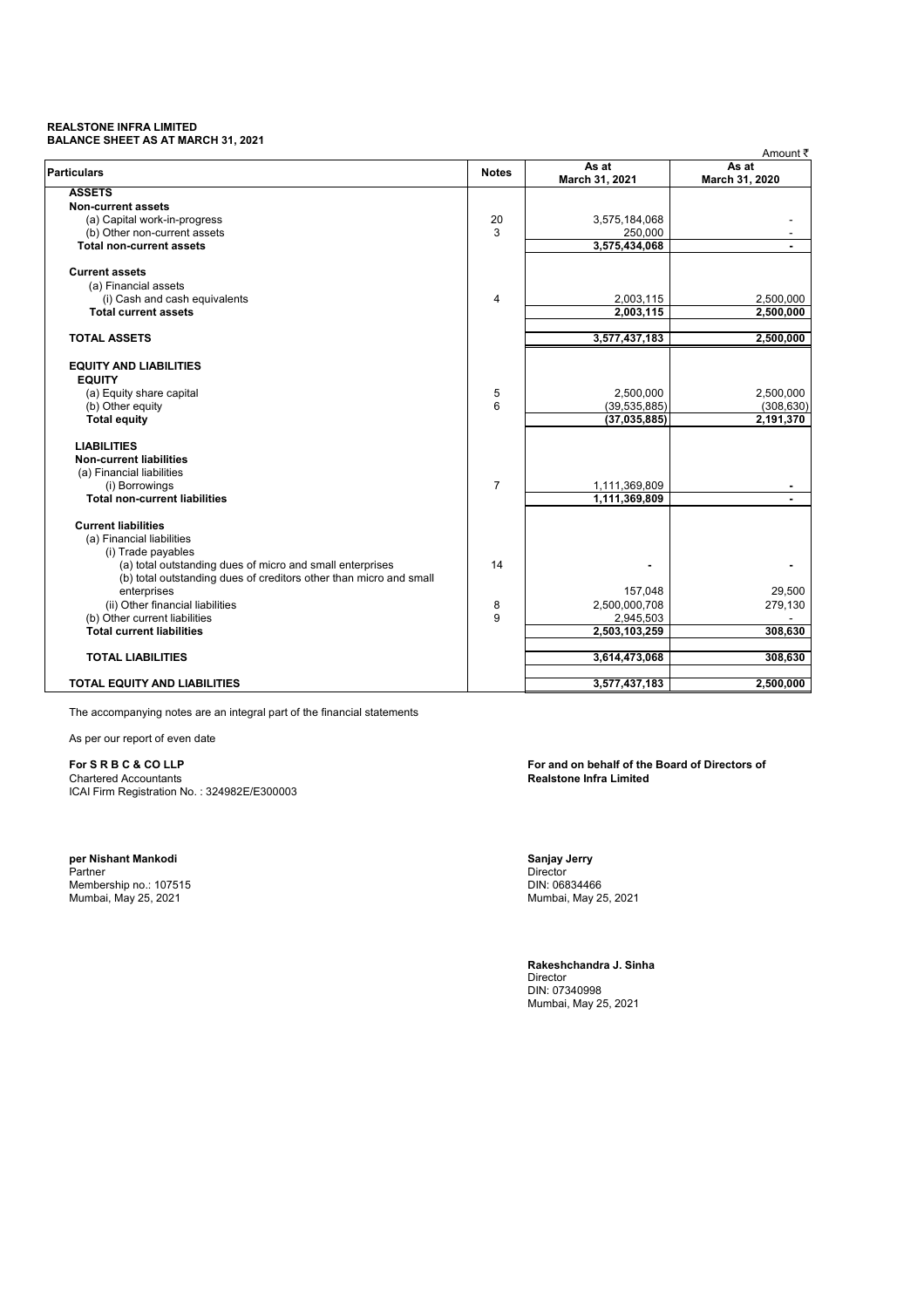### **REALSTONE INFRA LIMITED**

**STATEMENT OF PROFIT AND LOSS FOR THE YEAR ENDED MARCH 31, 2021**

|                                                             |                 |                                      | Amount ₹                                                |
|-------------------------------------------------------------|-----------------|--------------------------------------|---------------------------------------------------------|
| <b>Particulars</b>                                          | <b>Notes</b>    | For the year ended<br>March 31, 2021 | For the period<br>January 31, 2020 to<br>March 31, 2020 |
| (I) Income<br>Revenue from operations                       |                 |                                      |                                                         |
| Other income                                                |                 |                                      |                                                         |
| (II) Total income                                           |                 |                                      |                                                         |
| (III) Expenses                                              |                 |                                      |                                                         |
| Finance costs                                               | 10              | 39,048,442                           |                                                         |
| Other expenses                                              | 11              | 178,813                              | 308,630                                                 |
| (IV) Total expenses                                         |                 | 39,227,255                           | 308,630                                                 |
| (V) Loss before tax (II- IV)                                |                 | (39, 227, 255)                       | (308, 630)                                              |
| (VI) Tax expense                                            | 12              |                                      |                                                         |
| (VII) Loss for the period (V - VI)                          |                 | (39, 227, 255)                       | (308, 630)                                              |
| (VIII) Other comprehensive income                           |                 |                                      |                                                         |
| (IX) Total comprehensive loss for the period (VII+VIII)     |                 | (39, 227, 255)                       | (308, 630)                                              |
| Loss per equity share (face value per equity share $-$ ₹10) | $\overline{13}$ |                                      |                                                         |
| Basic (in ₹)                                                |                 | (156.91)                             | (1.23)                                                  |
| Diluted (in ₹)                                              |                 | (156.91)                             | (1.23)                                                  |

The accompanying notes are an integral part of the financial statements

As per our report of even date

ICAI Firm Registration No. : 324982E/E300003

**per Nishant Mankodi Sanjay Jerry** Partner Director Communication of the Communication of the Communication of the Director Membership no.: 107515 DIN: 06834466

**For S R B C & CO LLP For and on behalf of the Board of Directors of Chartered Accountants**<br> **For and on behalf of the Board of Directors of**<br> **Realstone Infra Limited Realstone Infra Limited** 

Mumbai, May 25, 2021 Mumbai, May 25, 2021

**Rakeshchandra J. Sinha**

Director DIN: 07340998 Mumbai, May 25, 2021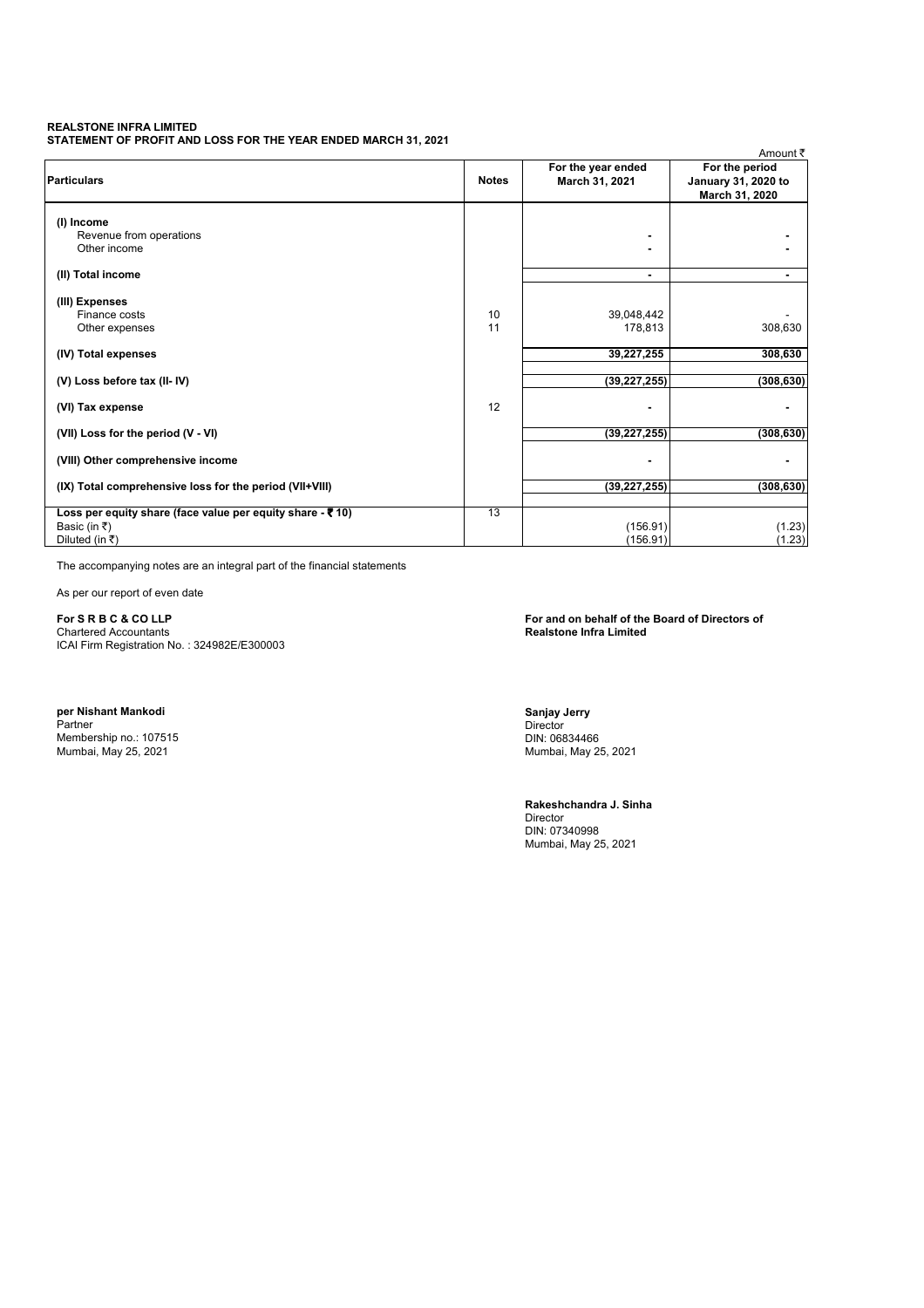### **REALSTONE INFRA LIMITED STATEMENT OF CHANGES IN EQUITY FOR THE YEAR ENDED MARCH 31, 2021**

|                                                              |                     |                          | Amount ₹       |
|--------------------------------------------------------------|---------------------|--------------------------|----------------|
| <b>Particulars</b>                                           | <b>Equity share</b> | Other equity             | <b>Total</b>   |
|                                                              | capital             | Reserve and surplus      |                |
|                                                              |                     | <b>Retained earnings</b> |                |
| Balance as at January 31, 2020 (date of incorporation)       |                     |                          |                |
| Loss for the period                                          |                     | (308, 630)               | (308, 630)     |
| Other comprehensive income for the period                    |                     |                          |                |
| Total comprehensive loss for the period                      |                     | (308, 630)               | (308, 630)     |
| Issue of equity shares                                       | 2,500,000           |                          | 2,500,000      |
| Balance as at March 31, 2020                                 | 2,500,000           | (308,630)                | 2,191,370      |
| Loss for the year<br>Other comprehensive income for the year |                     | (39, 227, 255)           | (39, 227, 255) |
| Total comprehensive loss for the year                        |                     | (39, 227, 255)           | (39, 227, 255) |
| Balance as at March 31, 2021                                 | 2,500,000           | (39, 535, 885)           | (37, 035, 885) |

The accompanying notes are an integral part of the financial statements

As per our report of even date

**Chartered Accountants** ICAI Firm Registration No. : 324982E/E300003

# **For S R B C & CO LLP For and on behalf of the Board of Directors of Chartered Accountants For and S Realstone Infra Limited**

**per Nishant Mankodi Sanjay Jerry**<br> **Partner Director** Membership no. : 107515<br>Mumbai, May 25, 2021

Director<br>DIN: 06834466 Mumbai, May 25, 2021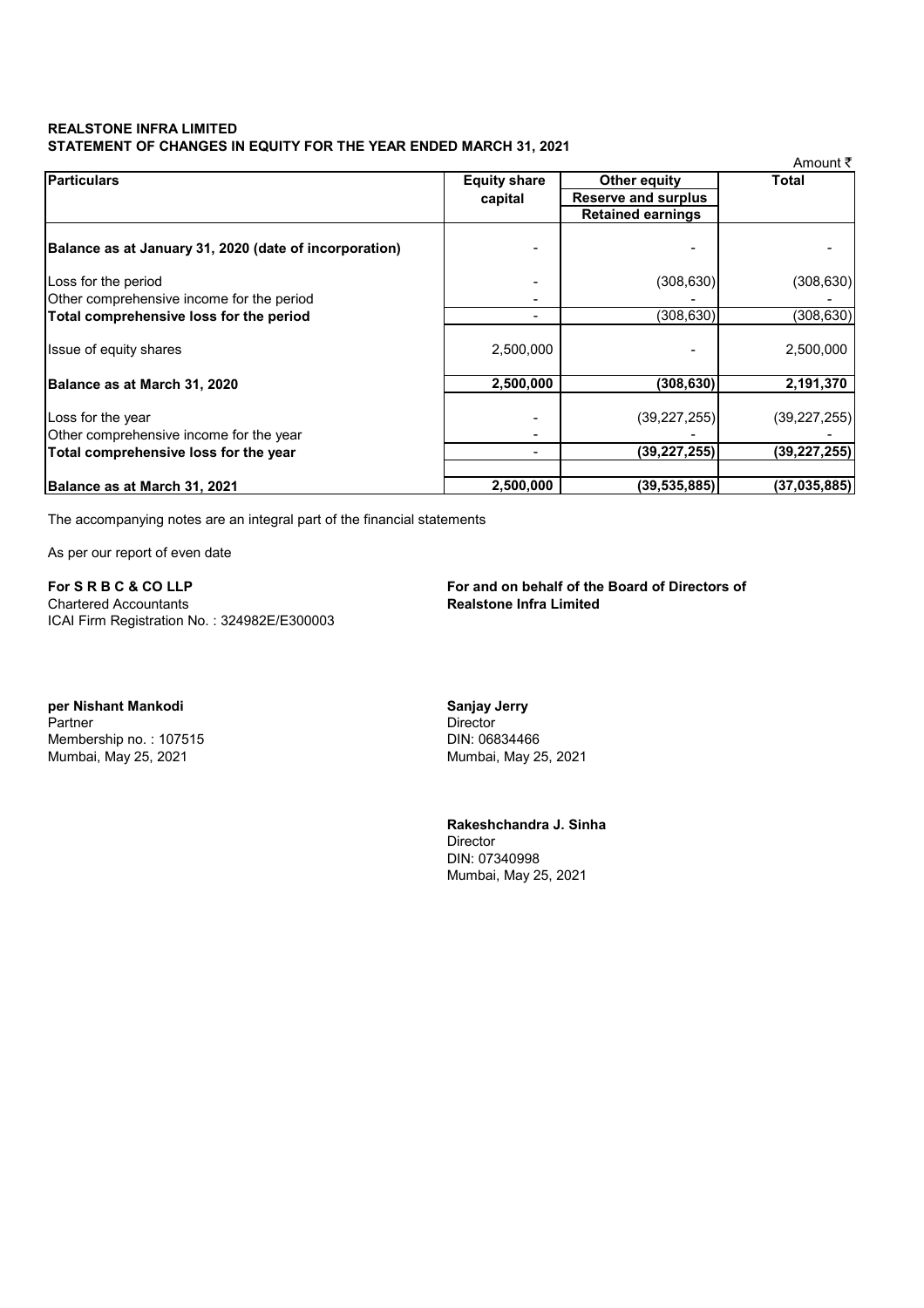**REALSTONE INFRA LIMITED STATEMENT OF CASH FLOWS FOR THE YEAR ENDED MARCH 31, 2021**

| <b>Particulars</b>                                                                             | For the year ended<br>March 31, 2021 | Amount ₹<br>For the period<br>January 31, 2020 to March<br>31, 2020 |
|------------------------------------------------------------------------------------------------|--------------------------------------|---------------------------------------------------------------------|
| A. Cash flow from operating activities                                                         |                                      |                                                                     |
| Loss before tax                                                                                | (39, 227, 255)                       | (308, 630)                                                          |
| Adjustments for:                                                                               |                                      |                                                                     |
| Finance costs                                                                                  | 39,048,442                           |                                                                     |
| Operating loss before working capital changes                                                  | (178, 813)                           | (308, 630)                                                          |
| Adjustments for:                                                                               |                                      |                                                                     |
| Increase in trade payables                                                                     | 127,548                              | 29,500                                                              |
| Increase/ (decrease) in other liabilities                                                      | (261, 552)                           | 279,130                                                             |
| Cash used in operations                                                                        | (312, 817)                           |                                                                     |
| Net cash used in operating activities (A)                                                      | (312, 817)                           |                                                                     |
| B. Cash flow from investing activities                                                         |                                      |                                                                     |
| Payments for purchase of property, plant and equipment (including capital<br>work-in-progress) | (1,075,434,068)                      |                                                                     |
| Net cash used in investing activities (B)                                                      | (1,075,434,068)                      |                                                                     |
| C. Cash flow from financing activities                                                         |                                      |                                                                     |
| Proceeds from issue of equity shares                                                           |                                      | 2,500,000                                                           |
| Proceeds from borrowings                                                                       |                                      |                                                                     |
| Holding company/ Ultimate Holding Company                                                      | 1,750,250,000                        |                                                                     |
| Repayment of borrowings                                                                        |                                      |                                                                     |
| Holding company/ Ultimate Holding Company                                                      | (675,000,000)                        |                                                                     |
| Finance costs                                                                                  |                                      |                                                                     |
| Net cash from financing activities (C)                                                         | 1,075,250,000                        | 2,500,000                                                           |
| Net increase/ (decrease) in cash and cash equivalents (A+B+C)                                  | (496, 885)                           | 2,500,000                                                           |
| Cash and cash equivalents at the beginning of the year                                         | 2,500,000                            |                                                                     |
| Cash and cash equivalents at the end of the year                                               | 2,003,115                            | 2,500,000                                                           |
| Cash and cash equivalents comprises of: (Refer note 4)                                         |                                      | Amount ₹                                                            |

| <b>PROFINING VASILYMINING VOITING VOTE TENNING TH</b> |                         |                         |
|-------------------------------------------------------|-------------------------|-------------------------|
| <b>Particulars</b>                                    | As at<br>March 31, 2021 | As at<br>March 31, 2020 |
| Balances with banks                                   |                         |                         |
| In current accounts                                   | 2,003,115               | 2.500.000               |
| <b>Cash and cash equivalents</b>                      | 2,003,115               | 2.500.000               |

The accompanying notes are an integral part of the financial statements

As per our report of even date

Chartered Accountants **Realstone Infra Limited** ICAI Firm Registration No. : 324982E/E300003

Membership no.: 107515 DIN: 06834466 Mumbai, May 25, 2021 Mumbai, May 25, 2021

For **S R B C & CO LLP For and on behalf of the Board of Directors of**

**per Nishant Mankodi Sanjay Jerry** Partner Director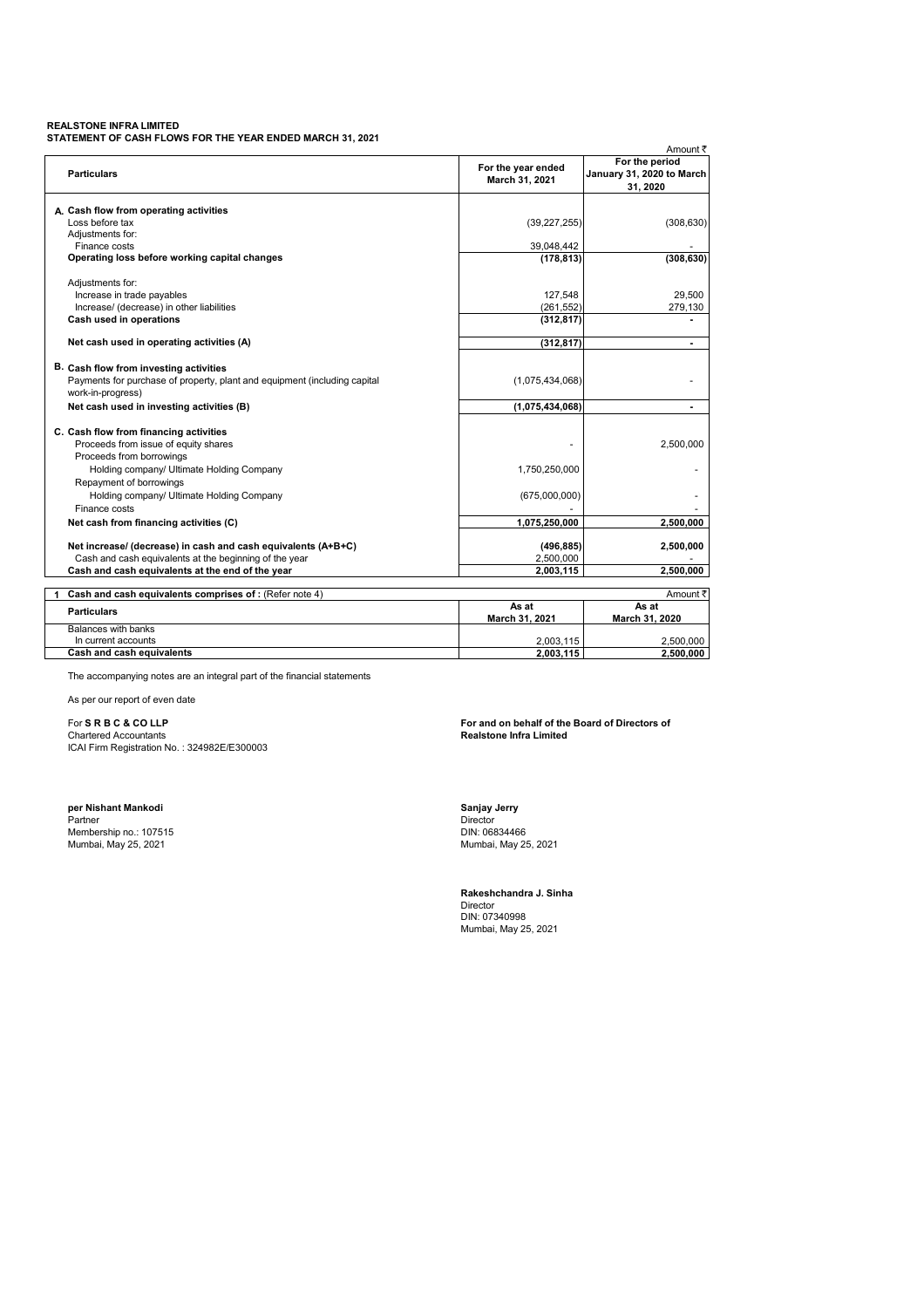### **1. General Information**

Realstone Infra Limited ("the Company") is a public limited company incorporated on January 31, 2020 as per the provisions of Companies Act, 2013 and is domiciled in India. The Registered office of the Company is located at Sun House, Plot No 201 B/1, Western Express Highway, Goregaon (East), Mumbai 400063. The Company is a 100% subsidiary of Sun Pharma Laboratories Limited. The Company is in the business of construction, owning and holding of real estate.

The financial statements were approved for issue in accordance with a resolution of the directors on May 25, 2021.

### **2. Summary of significant accounting policies**

### **2.1 Statement of compliance**

The Company has prepared financial statements for the year ended March 31, 2021 in accordance with Indian Accounting Standards (Ind AS) notified under the Companies (Indian Accounting Standards) Rules, 2015, as amended from time to time, together with the comparative period data as at and for the year ended March 31, 2020.

### **2.2 Basis of preparation and presentation**

The financial statements have been prepared on the historical cost basis, except for: (i) certain financial instruments that are measured at fair values at the end of each reporting period;

Historical cost is generally based on the fair value of the consideration given in exchange for goods and services.

Fair value is the price that would be received to sell an asset or paid to transfer a liability in an orderly transaction between market participants at the measurement date, regardless of whether that price is directly observable or estimated using another valuation technique. In estimating the fair value of an asset or a liability, the Company takes into account the characteristics of the asset or liability if market participants would take those characteristics into account when pricing the asset or liability at the measurement date. Fair value for measurement and/or disclosure purposes in these financial statements is determined on such a basis, except for share based payment transactions that are within the scope of Ind AS 102, leasing transactions that are within the scope of Ind AS 116, and measurements that have some similarities to fair value but are not fair value, such as net realisable value in Ind AS 2 or value in use in Ind AS 36.

In addition, for financial reporting purposes, fair value measurements are categorised into Level 1, 2, or 3 based on the degree to which the inputs to the fair value measurements are observable and the significance of the inputs to the fair value measurement in its entirety, which are described as follows:

• Level 1 inputs are quoted prices (unadjusted) in active markets for identical assets or liabilities that the entity can access at the measurement date;

• Level 2 inputs are inputs, other than quoted prices included within Level 1, that are observable for the asset or liability, either directly or indirectly; and

• Level 3 inputs are unobservable inputs for the asset or liability.

The Company has consistently applied the following accounting policies to all periods presented in these financial statements.

### **A. Current vs. Non-current**

The Company presents assets and liabilities in the balance sheet based on current / non-current classification. An asset is treated as current when it is:

- Expected to be realised or intended to be sold or consumed in normal operating cycle
- Held primarily for the purpose of trading
- Expected to be realised within twelve months after the reporting period, or

• Cash or cash equivalent unless restricted from being exchanged or used to settle a liability for at least twelve months after the reporting period.

All other assets are classified as non-current.

A liability is current when:

- It is expected to be settled in normal operating cycle
- It is held primarily for the purpose of trading
- It is due to be settled within twelve months after the reporting period, or

• There is unconditional right to defer the settlement of the liability for at least twelve months after the reporting period.

The Company classifies all other liabilities as non-current.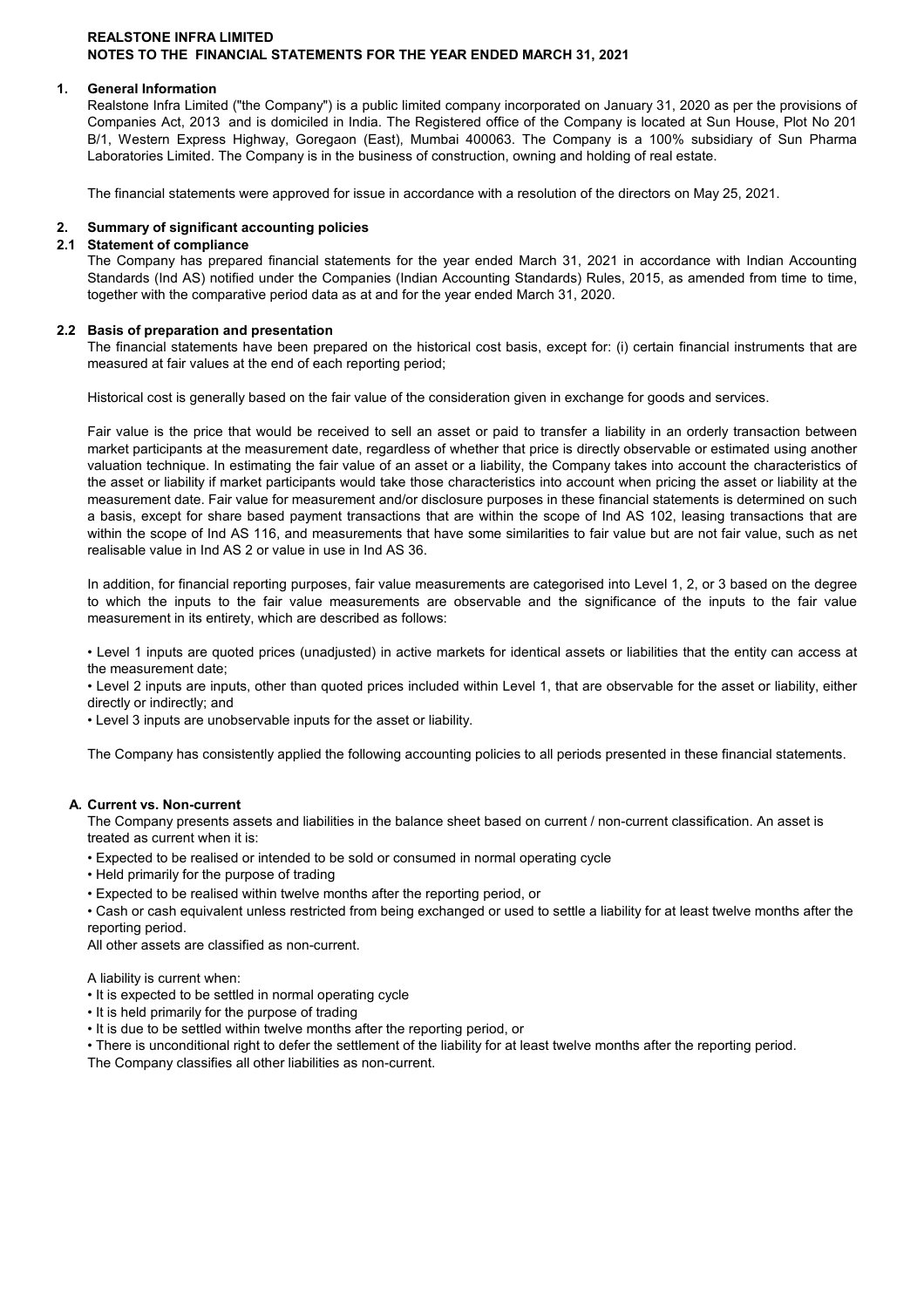### **B. Financial Instruments**

Financial assets and liabilities are recognised when the Company becomes a party to the contractual provisions of the instrument. Financial assets and liabilities are initially measured at fair value. Transaction costs that are directly attributable to the acquisition or issue of financial assets and financial liabilities (other than financial assets and financial liabilities at fair value through profit or loss) are added to or deducted from the fair value measured on initial recognition of financial asset or financial liability.

Financial assets are subsequently measured at amortised cost if these financial assets are held within a business whose objective is to hold these assets to collect contractual cash flows and the contractual terms of the financial assets give rise on specified dates to cash flows that are solely payments of principal and interest on the principal amount outstanding.

Financial liabilities are measured at amortised cost using the effective interest method.

### **C. Income tax**

Income tax expense consists of current and deferred tax. Income tax expense is recognised in profit or loss except to the extent that it relates to items recognised in OCI or directly in equity, in which case it is recognised in OCI or directly in equity respectively. Current tax is the expected tax payable on the taxable profit for the year, using tax rates enacted or substantively enacted by the end of the reporting period, and any adjustment to tax payable in respect of previous years. Current tax assets and tax liabilities are offset where the Company has a legally enforceable right to offset and intends either to settle on a net basis, or to realise the asset and settle the liability simultaneously.

Deferred tax is recognised on temporary differences between the carrying amounts of assets and liabilities in the financial statements and the corresponding tax bases used in the computation of taxable profit.

Deferred tax is measured at the tax rates that are expected to be applied to the temporary differences when they reverse, based on the laws that have been enacted or substantively enacted by the end of the reporting period. Deferred tax assets and liabilities are offset if there is a legally enforceable right to set off corresponding current tax assets against current tax liabilities and the deferred tax assets and deferred tax liabilities relate to income taxes levied by the same tax authority on the Company

A deferred tax asset is recognised to the extent that it is probable that future taxable profits will be available against which the temporary difference can be utilised. Deferred tax assets are reviewed at each reporting date and are reduced to the extent that it is no longer probable that the related tax benefit will be realised. Withholding tax arising out of payment of dividends to shareholders under the Indian Income tax regulations is not considered as tax expense for the Company and all such taxes are recognised in the statement of changes in equity as part of the associated dividend payment.

### **D. Capital work-in-progress**

Capital work in progress is stated at cost, net of accumulated impairment loss, if any.

### **E. Provisions, Contingent Liabilities and Contingent Assets**

Provisions are recognised only when there is a present obligation as a result of past events and it is probable that an outflow of resources will be required to settle the obligation in respect of which a reliable estimate of the amount of the obligation can be made. Contingent liability is disclosed for (i) Possible obligations which will be confirmed only by future events not wholly within the control of the Company or (ii) Present obligations arising from past events where it is not probable that an outflow of resources will be required to settle the obligation or a reliable estimate of the amount of the obligation cannot be made. Contingent Assets are not recognised in the financial statements.

### **F. Cash and cash equivalents**

Cash and cash equivalent in the balance sheet comprise cash at banks and on hand and short-term deposits with an original maturity of three months or less, that are readily convertible to a known amount of cash and subject to an insignificant risk of changes in value.

### **G. Earnings per share**

Basic earnings per share is calculated by dividing the net profit or loss attributable to equity holders of parent company (after deducting preference dividends and attributable taxes) by the weighted average number of equity shares outstanding during the period.

For the purpose of calculating diluted earnings per share, the net profit or loss for the period attributable to equity shareholders of the parent company and the weighted average number of shares outstanding during the period are adjusted for the effects of all dilutive potential equity shares.

#### **H. Borrowings costs:**

Borrowing costs that are directly attributable to the construction or production of a qualifying asset are capitalised as part of the cost of that asset. All other borrowing costs are expensed in the period in which they occur. Borrowing costs consist of interest and other costs that an entity incurs in connection with the borrowing of funds.

### **2.3 Recent Accounting pronouncements:**

Standards issued but not yet effective and not early adopted by the Company:

The Ministry of Corporate Affairs ("MCA") notifies new standards or amendments to the existing standards. There is no such notification which would have been applicable from April 1, 2021.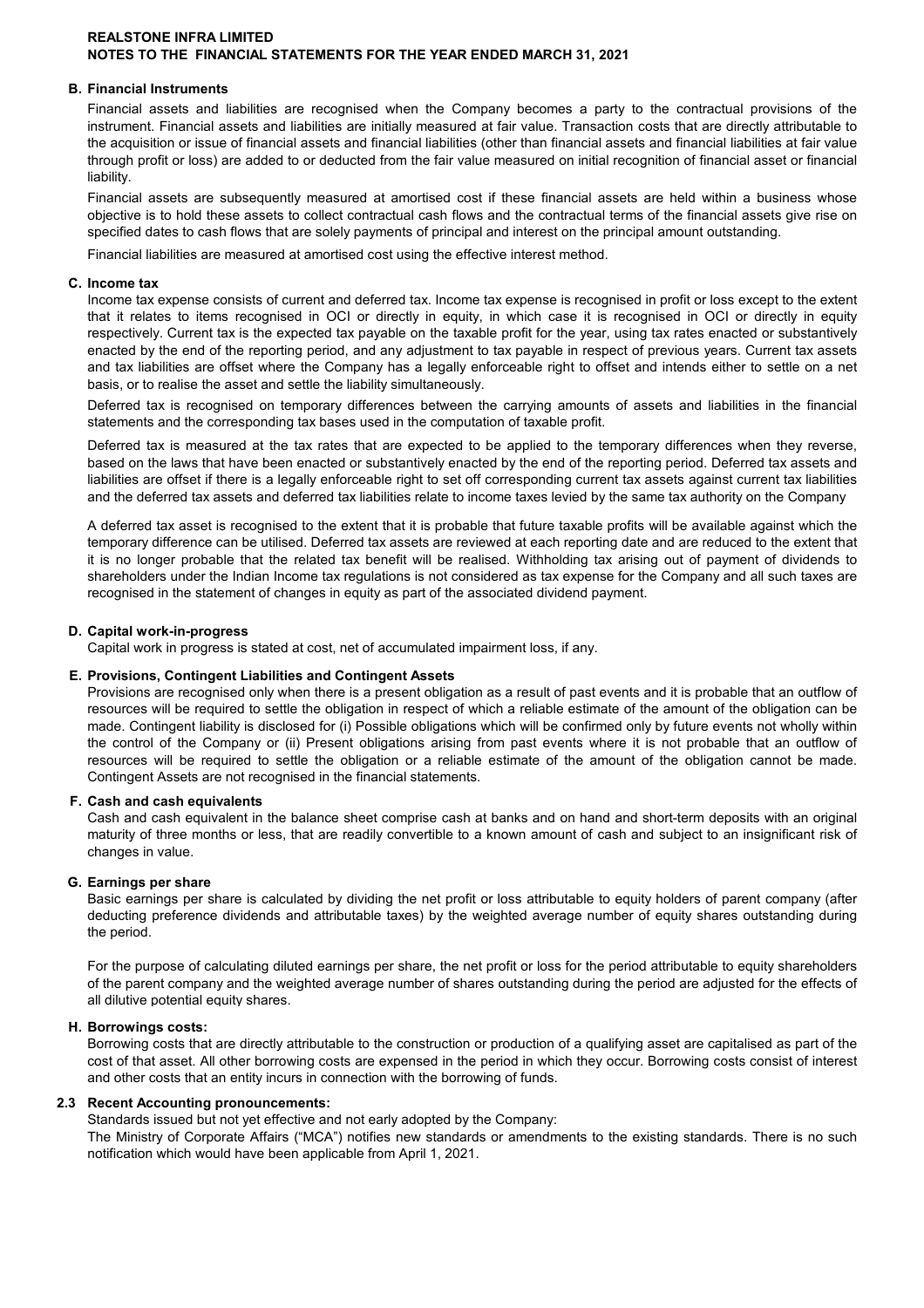## **REALSTONE INFRA LIMITED**

**NOTES TO THE FINANCIAL STATEMENTS FOR THE YEAR ENDED MARCH 31, 2021**

### **NOTE : 3**

| OTHER ASSETS (NON-CURRENT) |                | Amount ₹       |
|----------------------------|----------------|----------------|
|                            | As at          | As at          |
|                            | March 31, 2021 | March 31, 2020 |
| Capital advances           | 250.000        |                |
|                            | 250.000        |                |
|                            |                |                |

### **NOTE : 4**

| <b>CASH AND CASH EQUIVALENTS</b> |                | Amount ₹       |
|----------------------------------|----------------|----------------|
|                                  | As at          | As at          |
|                                  | March 31, 2021 | March 31, 2020 |
| Balances with banks              |                |                |
| In current accounts              | 2.003.115      | 2.500.000      |
|                                  | 2,003,115      | 2,500,000      |
|                                  |                |                |

#### **NOTE : 5**

| <b>EQUITY SHARE CAPITAL</b>          |           |                |                  |                |  |
|--------------------------------------|-----------|----------------|------------------|----------------|--|
|                                      |           | As at          |                  | As at          |  |
|                                      |           | March 31, 2021 |                  | March 31, 2020 |  |
|                                      | Number of | (₹)            | Number of shares | (₹)            |  |
|                                      | shares    |                |                  |                |  |
| Authorised share capital             |           |                |                  |                |  |
| Class A Equity shares of ₹10 each    | 250,000   | 2,500,000      | 250,000          | 2,500,000      |  |
| Class B Equity shares of ₹10 each    | 250,000   | 2.500.000      | 250,000          | 2,500,000      |  |
| Preference shares of ₹10 each        | 500.000   | 5.000.000      | 500.000          | 5,000,000      |  |
|                                      | 1.000.000 | 10,000,000     | 1,000,000        | 10,000,000     |  |
| Issued, subscribed and fully paid up |           |                |                  |                |  |
| Class A Equity shares of ₹10 each    | 250,000   | 2,500,000      | 250,000          | 2,500,000      |  |
|                                      | 250,000   | 2,500,000      | 250,000          | 2,500,000      |  |
|                                      |           |                |                  |                |  |

| (a) Reconciliation of the number of equity shares and amount outstanding at the<br>beginning and at the end of reporting period | Year ended<br>March 31, 2021 |           | Period ended<br>March 31, 2020 |           |
|---------------------------------------------------------------------------------------------------------------------------------|------------------------------|-----------|--------------------------------|-----------|
|                                                                                                                                 | Number of                    |           | Number of shares               | [₹]       |
|                                                                                                                                 | shares                       |           |                                |           |
| Opening balance                                                                                                                 | 250,000                      | 2,500,000 |                                |           |
| Equity shares issued during the period                                                                                          |                              | -         | 250.000                        | 2,500,000 |
| Closing balance                                                                                                                 | 250.000                      | 2.500.000 | 250.000                        | 2,500,000 |
|                                                                                                                                 |                              |           |                                |           |

| (b) Equity shares held by each shareholder holding more than 5 percent equity shares<br>in the Company are as follows: | March 31, 2021 | As at | As at<br>March 31, 2020 |     |
|------------------------------------------------------------------------------------------------------------------------|----------------|-------|-------------------------|-----|
|                                                                                                                        | Number of      |       | Number of shares        | %   |
|                                                                                                                        | shares         |       |                         |     |
| Sun Pharma Laboratories Limited                                                                                        | 250,000        | 100   | 250,000                 | 100 |

**(c) Rights, Preference and Restrictions attached to equity shares:** The Company has Class A equity shares having face value of 10 each and Class B equity shares having face value of ₹ 10 each. Each holder of Class A equity share is entitled to one vote per share and entitlement to dividend. Each holder of Class B equity share, if and when issued, shall be entitled to 1/10th vote per share and entitlement to dividend.

**(d)** The Company has not issued any bonus shares, or shares for consideration other than cash or bought back any number of shares during the period of five years immediately preceding the reporting date as Company is incorporated on January 31, 2020.

| <b>NOTE : 6</b>    |  |
|--------------------|--|
| <b>OTHER EQUIT</b> |  |

| <b>OTHER EQUITY</b>                     |                | Amount ₹       |
|-----------------------------------------|----------------|----------------|
|                                         | As at          | As at          |
|                                         | March 31, 2021 | March 31, 2020 |
| <b>Reserves and surplus</b>             |                |                |
| <b>Retained earnings</b>                |                |                |
| Balance as at the beginning of the year | (308, 630)     |                |
| Loss for the year                       | (39, 227, 255) | (308, 630)     |
|                                         | (39, 535, 885) | (308, 630)     |
|                                         |                |                |

### **NOTE : 7**

| <b>BORROWINGS (NON-CURRENT)</b>                  |                | Amount ₹       |
|--------------------------------------------------|----------------|----------------|
|                                                  | As at          | As at          |
|                                                  | March 31, 2021 | March 31, 2020 |
| Unsecured                                        |                |                |
| Loan from related parties (refer note 18 and 21) | 1,111,369,809  |                |
|                                                  | 1.111.369.809  |                |
|                                                  |                |                |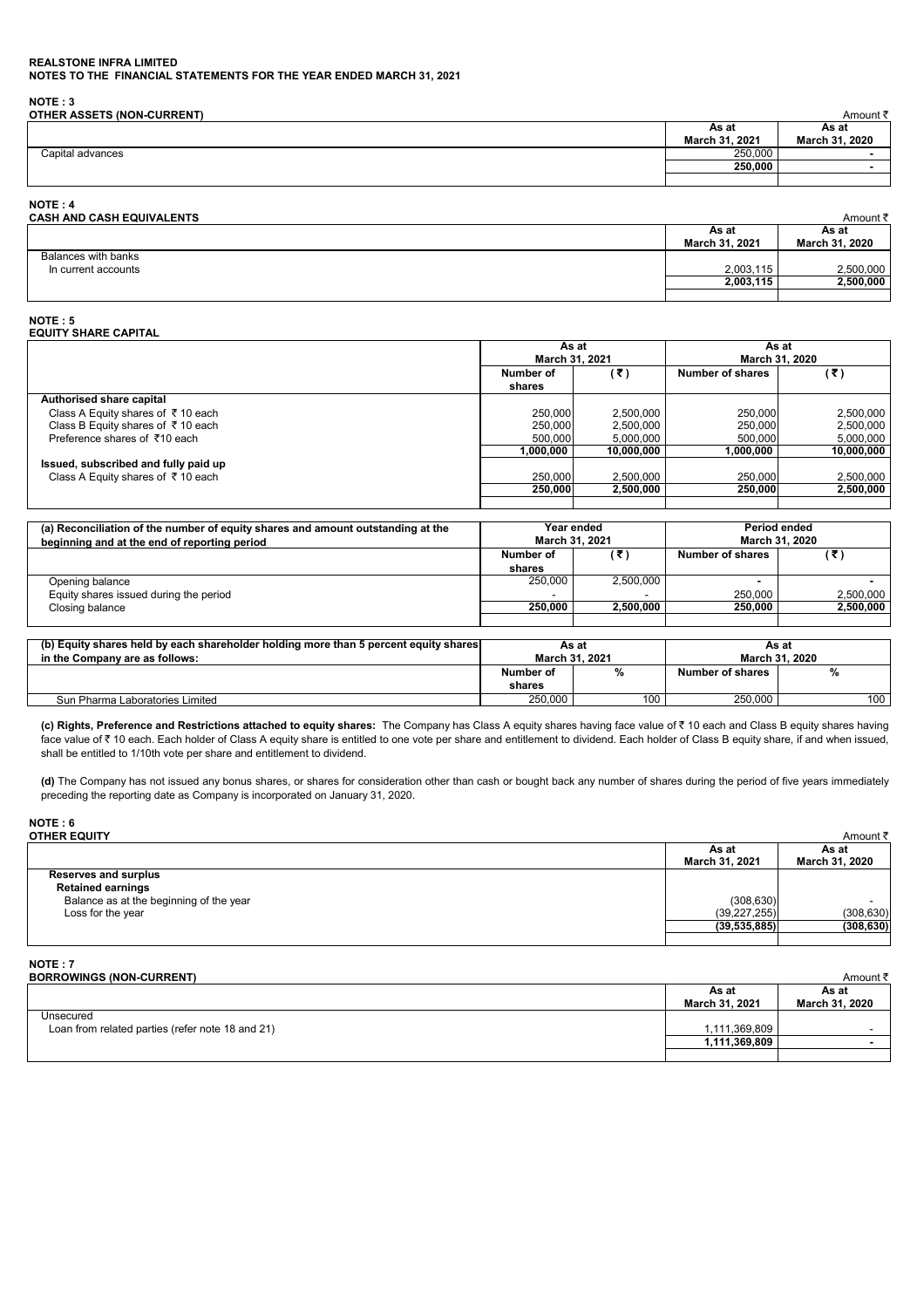#### **NOTE : 8**

| OTHER FINANCIAL LIABILITIES (CURRENT)                                 |                | Amount ₹       |
|-----------------------------------------------------------------------|----------------|----------------|
|                                                                       | As at          | As at          |
|                                                                       | March 31, 2021 | March 31, 2020 |
| Payables on purchase of property, plant and equipment (refer note 20) | 2,500,000,000  |                |
| Other payable to related party (refer note 18)                        | 708            | 279.130        |
|                                                                       | 2.500.000.708  | 279.130        |
|                                                                       |                |                |

#### **NOTE : 9**

| OTHER LIABILITIES (CURRENT) |                | Amount ₹       |
|-----------------------------|----------------|----------------|
|                             | As at          | As at          |
|                             | March 31, 2021 | March 31, 2020 |
| Statutory remittances       | 2.945.503      |                |
|                             | 2,945,503      |                |
|                             |                |                |

### **NOTE : 10**

| <b>FINANCE COSTS</b>                                                 |                                      | Amount ₹                                                |
|----------------------------------------------------------------------|--------------------------------------|---------------------------------------------------------|
|                                                                      | For the year ended<br>March 31, 2021 | For the period<br>January 31, 2020 to<br>March 31, 2020 |
| Interest expense for financial liabilities carried at amortised cost | 39.048.442                           |                                                         |
|                                                                      | 39.048.442                           |                                                         |
|                                                                      |                                      |                                                         |

### **NOTE : 11**

| <b>OTHER EXPENSES</b>                                          |                                      | Amount ₹                                                |
|----------------------------------------------------------------|--------------------------------------|---------------------------------------------------------|
|                                                                | For the year ended<br>March 31, 2021 | For the period<br>January 31, 2020 to<br>March 31, 2020 |
| Rates and taxes                                                | 2.500                                | 2,500                                                   |
| Legal and professional fees                                    | 158,613                              | 288,430                                                 |
| Payment to auditors (net of input credit, wherever applicable) | 17.700                               | 17,700                                                  |
|                                                                | 178,813                              | 308,630                                                 |
|                                                                |                                      |                                                         |

### **NOTE : 12**

| <b>TAX RECONCILIATION</b>                                     |                                      | Amount ₹                                                |
|---------------------------------------------------------------|--------------------------------------|---------------------------------------------------------|
|                                                               | For the year ended<br>March 31, 2021 | For the period<br>January 31, 2020 to<br>March 31, 2020 |
| Reconciliation of tax expense                                 |                                      |                                                         |
| Loss before tax                                               | (39, 227, 255)                       | (308, 630)                                              |
| Enacted income tax rate (%) *                                 | 26.00%                               | 26.00%                                                  |
| Income tax calculated at income tax rate                      | (10, 199, 086)                       | (80, 244)                                               |
| Effect of expenses that are not deductible                    | 10,199,086                           | 80,244                                                  |
| <b>Total</b>                                                  |                                      |                                                         |
|                                                               |                                      |                                                         |
| Income tax expense recognised in statement of profit and loss |                                      |                                                         |

\* The tax rate used for reconciliation above is the corporate tax rate of 26.0% (March 31, 2020: 26.0%) at which the company is liable to pay tax on taxable income under the Indian Tax Law.

#### **NOTE : 13**

#### **LOSS PER EQUITY SHARE**

|                                                                             | For the year ended<br>March 31, 2021 | For the period<br>January 31, 2020 to<br>March 31, 2020 |
|-----------------------------------------------------------------------------|--------------------------------------|---------------------------------------------------------|
| Loss for the period attributable to the equity shareholders $(\bar{\zeta})$ | (39, 227, 255)                       | (308, 630)                                              |
| Number of equity shares (of $\bar{\tau}$ 10/- each)                         | 250,000                              | 250,000                                                 |
| Loss per equity share - Basic & Diluted (in $\bar{\tau}$ )                  | (156.91)                             | (1.23)                                                  |

#### **NOTE : 14**

### **DISCLOSURES UNDER THE MICRO, SMALL AND MEDIUM ENTERPRISES DEVELOPMENT ACT, 2006**

The information regarding Micro and Small Enterprises has been determined to the extent such parties have been identified on the basis of information available with the Company. The company has not received any memorandum (as required to be filed by the suppliers with notified authority under the Micro, Small and Medium Enterprises Development Act 2006) from vendor claiming the status as micro or small enterprise, hence no disclosures have been made.

### **NOTE : 15**

| <b>CONTINGENT LIABILITIES AND COMMITMENTS (TO THE EXTENT NOT PROVIDED FOR)</b>              |                | Amount ₹       |
|---------------------------------------------------------------------------------------------|----------------|----------------|
|                                                                                             | As at          | As at          |
|                                                                                             | March 31, 2021 | March 31, 2020 |
| Estimated amount of contracts remaining to be executed on capital account (net of advances) | 27.440.103     |                |
|                                                                                             | 27.440.103     |                |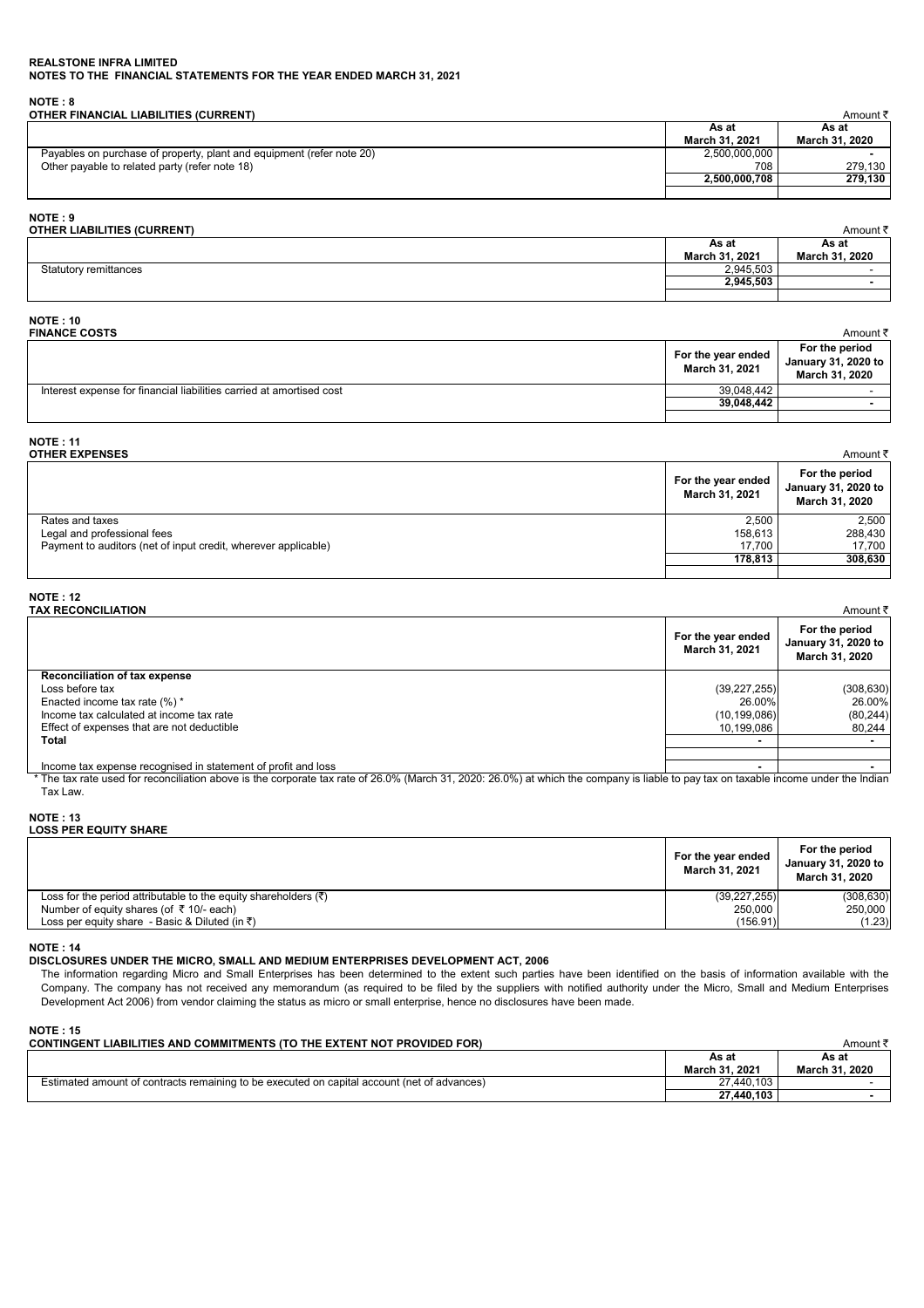### **REALSTONE INFRA LIMITED**

**NOTES TO THE FINANCIAL STATEMENTS FOR THE YEAR ENDED MARCH 31, 2021**

### **NOTE : 16**

| <b>CATEGORIES OF FINANCIAL INSTRUMENTS</b>                                    |                           |                                                                       | Amount ₹                                  |  |
|-------------------------------------------------------------------------------|---------------------------|-----------------------------------------------------------------------|-------------------------------------------|--|
|                                                                               |                           | As at March 31, 2021                                                  |                                           |  |
|                                                                               | <b>Fair value</b><br>loss | Fair value through<br>through profit or other comprehensive<br>income | <b>Amortised cost</b>                     |  |
| Financial assets<br>Cash and cash equivalents<br><b>Financial liabilities</b> |                           |                                                                       | 2,003,115                                 |  |
| <b>Borrowings</b><br>Trade payables<br>Other financial liabilities            | ۰                         |                                                                       | 1,111,369,809<br>157.048<br>2,500,000,708 |  |

Amount  $\bar{z}$ 

|                                                                               | As at March 31, 2020      |                                                                       |                       |
|-------------------------------------------------------------------------------|---------------------------|-----------------------------------------------------------------------|-----------------------|
|                                                                               | <b>Fair value</b><br>loss | Fair value through<br>through profit or other comprehensive<br>income | <b>Amortised cost</b> |
| Financial assets<br>Cash and cash equivalents<br><b>Financial liabilities</b> | -                         |                                                                       | 2,500,000             |
| Trade payables<br>Other financial liabilities                                 | ۰<br>٠                    |                                                                       | 29,500<br>279.130     |

#### **Note : 17**

#### **FINANCIAL RISK MANAGEMENT**

Commensurate with the size of the Company, its risk management assessment, policies and processes are established to identify and analyse the risks faced by the Company, to set appropriate risk limits and controls, and to monitor such risks and compliance with the same. Risk assessment and management policies and processes are reviewed regularly to reflect changes in market conditions and the Company's activities.

#### **MARKET RISK**

The Company does not have any market risk such as foreign exchange risk and interest rate risk.

#### **LIQUIDITY RISK**

Liquidity risk is the risk that the Company will not be able to meet its financial obligations as they become due. The Company manages its liquidity risk by ensuring, as far as possible, that it will always have sufficient liquidity to meet its liabilities when due, under both normal and stressed conditions, without incurring unacceptable losses or risk to the Company's reputation.

#### **NOTE : 18**

**Disclosure pursuant to Ind AS 24 'Related party disclosures :** 

#### **(A) Name of related parties and description of relationship:**

#### **(i) Ultimate Holding Company:**

Sun Pharmaceutical Industries Limited

#### **(ii) Holding company**

Sun Pharma Laboratories Limited

#### **(iii) Key management personnel**

| Name                                  | Designation |
|---------------------------------------|-------------|
| Mrs. Sapna Purohit                    | Director    |
| Mr. Saniav Jerry                      | Director    |
| Mr. Rakeshchandra Jagdishprasad Sinha | Director    |

#### **(B) Summary of the transaction with related parties as per Ind AS- 24 <b>Amount 3** Amount 3

| <b>Type of Transaction</b>                                                                              | For the year ended<br>March 31, 2021 | For the period<br>January 31, 2020 to<br>March 31, 2020 |
|---------------------------------------------------------------------------------------------------------|--------------------------------------|---------------------------------------------------------|
| <b>Issue of equity shares</b><br>Sun Pharma Laboratories Limited                                        |                                      | 2,500,000                                               |
| Loan taken from<br>Sun Pharmaceutical Industries Limited<br>Sun Pharma Laboratories Limited             | 500,000,000<br>1,250,250,000         |                                                         |
| Loan repaid to<br>Sun Pharma Laboratories Limited                                                       | 675,000,000                          |                                                         |
| Interest on Ioan taken from<br>Sun Pharmaceutical Industries Limited<br>Sun Pharma Laboratories Limited | 719,178<br>38,329,264                |                                                         |
| Reimbursement of expenses paid<br>Sun Pharma Laboratories Limited                                       | 26,540,517                           | 279,130                                                 |